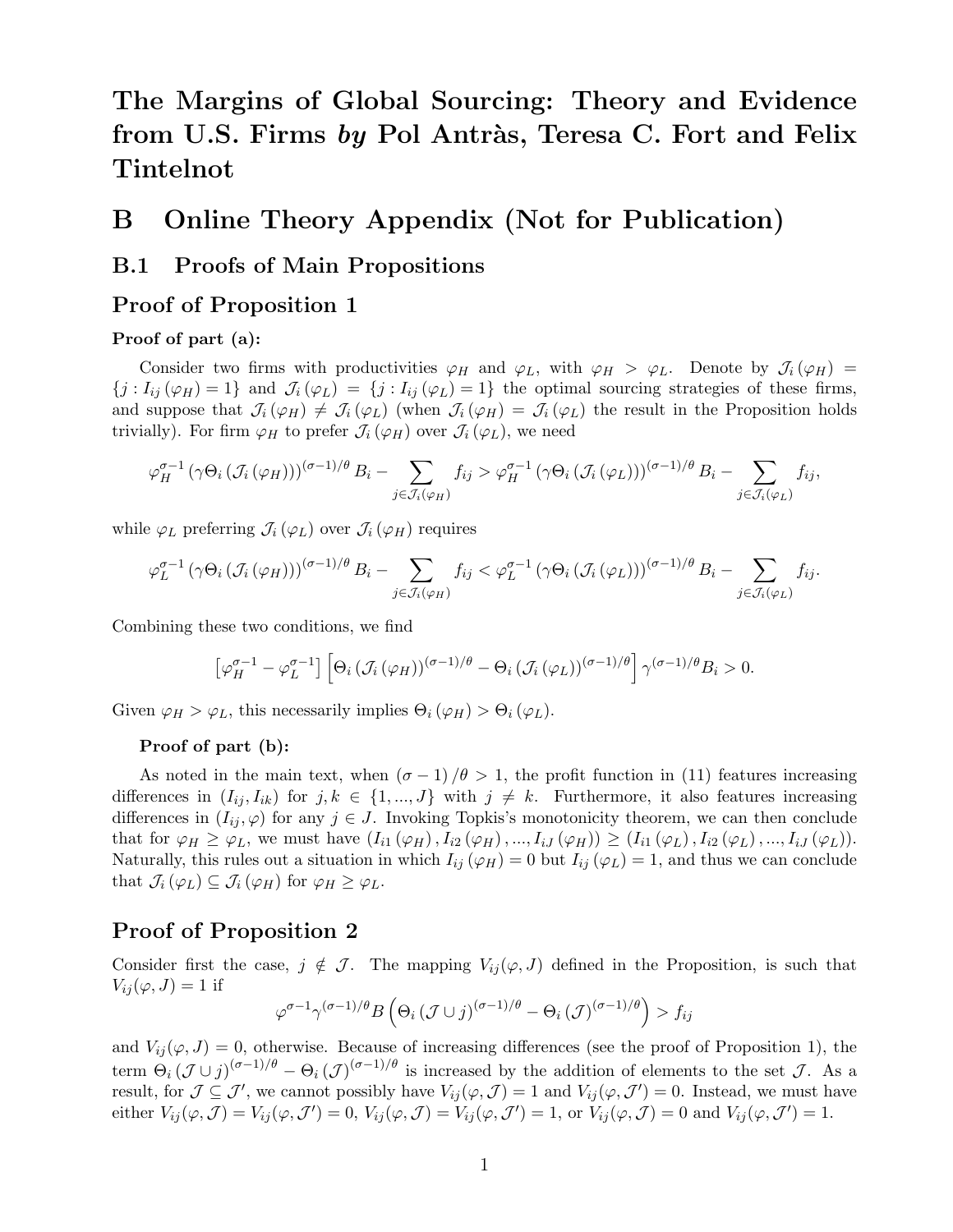Second, consider the case  $j \in \mathcal{J}$ . The mapping  $V_{ij}(\varphi, J)$  defined in the Proposition, is such that  $V_{ij}(\varphi, J) = 1$  if

$$
\varphi^{\sigma-1}\gamma^{(\sigma-1)/\theta}B\left(\Theta_i(\mathcal{J})^{(\sigma-1)/\theta}-\Theta_i(\mathcal{J}\setminus j)^{(\sigma-1)/\theta}\right)>f_{ij}
$$

and  $V_{ij}(\varphi, J) = 0$ , otherwise. Similarly to above, the term  $\Theta_i (\mathcal{J})^{(\sigma-1)/\theta} - \Theta_i (\mathcal{J} \setminus j)^{(\sigma-1)/\theta}$  is increased by the addition of elements to the set  $\mathcal{J}$ . As a result, for  $\mathcal{J} \subseteq \mathcal{J}'$ , we cannot possibly have  $V_{ij}(\varphi, \mathcal{J}) = 1$  and  $V_{ij}(\varphi, \mathcal{J}') = 0$ . Instead, we must have either  $V_{ij}(\varphi, \mathcal{J}) = V_{ij}(\varphi, \mathcal{J}') = 0$ ,  $V_{ij}(\varphi, \mathcal{J}) = V_{ij}(\varphi, \mathcal{J}') = 1$ , or  $V_{ij}(\varphi, \mathcal{J}) = 0$  and  $V_{ij}(\varphi, \mathcal{J}') = 1$ .

Thus, we can conclude that  $V_{ij}(\varphi, J') \geq V_{ij}(\varphi, J)$  for  $J \subseteq J'$ , as stated in the Proposition.

#### Proof of Proposition 3

Remember from equation (8) that  $\Theta_i(\varphi) \equiv \sum_{\alpha}$  $k\epsilon\mathcal{J}_i(\varphi)$  $T_k(\tau_{ik}w_k)^{-\theta}$  and thus  $\Theta_i(\varphi)$  corresponds to the

sum of sourcing potentials of the countries belonging to the set  $\mathcal{J}_i(\varphi)$ . The (weakly) positive effect, holding  $B_i$  constant, of any sourcing potential  $T_k (\tau_{ik} w_k)^{-\theta}$  on input flows when  $(\sigma - 1)/\theta \ge 1$  is then obvious from inspection of equation (12). The positive effect of a reduction of any fixed cost  $f_k$  on firm-level input flows follows from the fact that, holding constant  $B_i$  and when  $\sigma -1 \geq \theta$ , a reduction in a fixed cost  $f_k$  cannot possibly reduce the profitability of any firm selecting into importing from any country j, but it may well increase it directly if  $k = j$  or indirectly if selecting into k enhances the profitability of importing from  $j$  (remember that the profit function features increasing differences whenever  $\sigma - 1 > \theta$ ).

### Proof of Proposition 4

Given a vector of wages, equations (13) and (14) determine the equilibrium values of  $B_i$  and  $N_i$ . Notice that the firm-level global sourcing problem depends only on  $B_i$ ,  $w_i$  and exogenous parameters, and not directly on  $N_i$ . As a result, if a unique solution for  $B_i$  exists, all thresholds  $\tilde{\varphi}_{ij}$  for any pair of countries  $(i, j)$  will be pinned down uniquely, given wages. Hence, if a unique solution for  $B_i$  in equation (13) exists, we can ensure that there will be a unique value of  $N_i$  solving (14). Let us then focus on studying whether (13) indeed delivers a unique solution for  $B_i$ .

For given wages, the equilibrium condition (13) can be rearranged as follows

$$
w_i f_e = B_i \int_{\tilde{\varphi}_{i\vartheta(i)}}^{\infty} (\gamma \Theta_i(\varphi))^{(\sigma-1)/\theta} \varphi^{\sigma-1} dG_i(\varphi) - w_i \int_{\tilde{\varphi}_{i\vartheta(i)}}^{\infty} \sum_{j \in \mathcal{J}_i(\varphi)} f_{ij} dG_i(\varphi), \tag{B.1}
$$

where  $\vartheta$  (i) denotes the location from which the least productive active firm in country i sources its inputs, or formally,  $\vartheta(i) = \{j \in J : \tilde{\varphi}_{ij} \leq \tilde{\varphi}_{ik} \text{ for all } k \in J\}$ . Note that  $\vartheta(i)$  satisfies

$$
\left(\tilde{\varphi}_{i\vartheta(i)}\right)^{\sigma-1}B_i\left(\gamma T_{\vartheta(i)}\left(\tau_{i\vartheta(i)}w_{\vartheta(i)}\right)^{-\theta}\right)^{(\sigma-1)/\theta} = w_if_{i\vartheta(i)}.
$$
\n(B.2)

Remember also that  $\Theta_i(\varphi) \equiv \sum_{k \in \mathcal{J}_i(\varphi)} T_k (\tau_{ik} w_k)^{-\theta}$ , and  $\mathcal{J}_i(\varphi) \subseteq J$  is the set of countries for which a firm based in i with productivity  $\varphi$  has paid the associated fixed cost of offshoring  $w_i f_{ij}$ .<sup>1</sup>

Computing the derivative of the right-hand-side of  $(B.1)$  with respect to  $B_i$ , and using  $(B.2)$  to

<sup>&</sup>lt;sup>1</sup>To be precise, it could be the case that the least productive active firm in country i might source inputs from more than one location. In such a case, the left-hand-side of equation (B.2) would incorporate the other location's sourcing potential, but equation (B.3) below would remain unaltered.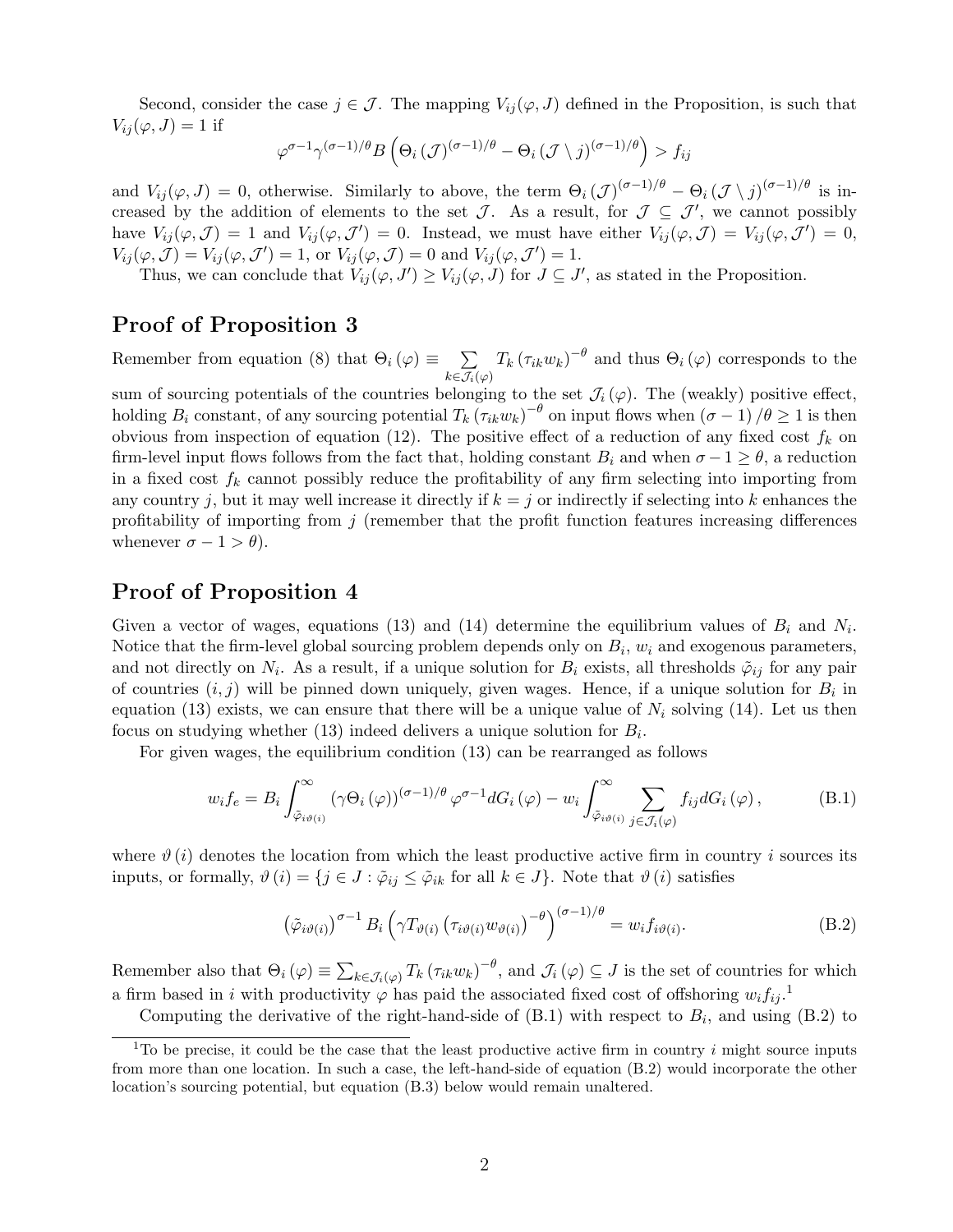eliminate the effects working through changes in  $\tilde{\varphi}_{i\vartheta(i)}$ , we can write this derivative as simply

$$
\int_{\tilde{\varphi}_{i\vartheta(i)}} \frac{\partial \left(\varphi^{\sigma-1} \left(\gamma \Theta_i \left(\varphi\right)\right)^{(\sigma-1)/\theta} B_i - w_i \sum_{j \in \mathcal{J}_i(\varphi)} f_{ij}\right)}{\partial B_i} dG_i(\varphi) > 0.
$$
\n(B.3)

The fact that this derivative is positive follows directly from the firm's global sourcing problem in (11). In particular, holding constant the firm's sourcing strategy  $\mathcal{J}_i(\varphi)$  – and thus  $\Theta_i(\varphi)$  –, it is clear that an increase in  $B_i$  will increase firm-level profits  $\varphi^{\sigma-1} (\gamma \Theta_i (\varphi))^{(\sigma-1)/\theta} B_i - w_i \sum_{j \in \mathcal{J}_i(\varphi)} f_{ij}$ . Now such an increase in  $B_i$  might well affect the profit-maximizing choice of  $\mathcal{J}_i(\varphi)$  – and thus  $\Theta_i(\varphi)$  –, but firm profits could not possibly be reduced by those changes, since the firm can always decide not to change the global sourcing strategy in light of the higher  $B_i$  and still obtain higher profits.<sup>2</sup> We can thus conclude that the right-hand-side of  $(B.1)$  is monotonically increasing in  $B_i$ .

It is also clear that when  $B_i \to \infty$ , all firms will find it optimal to source everywhere and the right-hand-side of (B.1) becomes

$$
B_i\left(\gamma \sum\nolimits_{k\in J} T_k \left(\tau_{ik} w_k\right)^{-\theta}\right)^{(\sigma-1)/\theta} \int_{\underline{\varphi}_i}^{\infty} \varphi^{\sigma-1} dG_i\left(\varphi\right) - w_i \sum\nolimits_{j\in J} f_{ij}
$$

and thus goes to  $\infty$ . Conversely, when  $B_i \to 0$ , no firm can profitably source to any location, given the positive fixed costs of sourcing, and thus the right-hand-side of (B.1) goes to 0.

It thus only remains to show that the right-hand-side of  $(B.1)$  is a *continuously* non-decreasing function of  $B_i$ . This may not seem immediate because firm-level profits jump discontinuously with  $B_i$  whenever such changes in  $B_i$  lead to changes in the global sourcing strategy of firms. It can be shown, however, that

$$
\int_{\tilde{\varphi}_{i\vartheta(i)}} \frac{\partial \left( (\Theta_i(\varphi))^{(\sigma-1)/\theta} B_i \varphi^{\sigma-1} \right)}{\partial B_i} dG_i(\varphi)
$$

is continuously differentiable in  $B_i$ . To see this, one can first follow the same steps as in the proof of Proposition 1 to show that  $\Theta_i(\varphi; B_i)$  must be non-decreasing not only in  $\varphi$ , but also in  $B_i$  and  $B_i\varphi^{\sigma-1}$ . We can then represent  $(\Theta_i(\varphi))^{(\sigma-1)/\theta}B_i\varphi^{\sigma-1}$  as a non-decreasing step function in  $\varphi$ , in which the jumps occur at different levels of  $B_i\varphi^{\sigma-1}$ . This is analogous to writing

$$
(\Theta_i(\varphi))^{(\sigma-1)/\theta} B_i \varphi^{\sigma-1} = \begin{cases} \theta_1 B_i \varphi^{\sigma-1} & \text{if } \varphi < b_1 / B_i^{1/(\sigma-1)} \\ \theta_2 B_i \varphi^{\sigma-1} & \text{if } b_1 / B_i^{1/(\sigma-1)} \le \varphi < b_2 / B_i^{1/(\sigma-1)} \\ \vdots & \vdots \\ \theta_J B_i \varphi^{\sigma-1} & \text{if } b_{J-1} / B_i^{1/(\sigma-1)} \le \varphi \end{cases} (B.4)
$$

Hence, we have

$$
\int_{\tilde{\varphi}_{i\vartheta(i)}}^{\infty} (\Theta_i(\varphi))^{(\sigma-1)/\theta} B_i \varphi^{\sigma-1} dG_i(\varphi) = \int_{\tilde{\varphi}_{i\vartheta(i)}}^{b_1/B_i^{1/(\sigma-1)}} \theta_1 B_i \varphi^{\sigma-1} dG_i(\varphi) + \int_{b_1/B_i^{1/(\sigma-1)}}^{b_2/B_i^{1/(\sigma-1)}} \theta_2 B_i \varphi^{\sigma-1} dG_i(\varphi) + ... + \int_{b_{J-1}/B_i^{1/(\sigma-1)}}^{\infty} \theta_J B_i \varphi^{\sigma-1} dG_i(\varphi).
$$

<sup>&</sup>lt;sup>2</sup>Following the same steps as in the proof of Proposition 1 we can show that both  $\Theta_i(\varphi)$  and  $\sum_{j\in\mathcal{J}_i(\varphi)} f_{ij}$ are actually non-decreasing in  $B_i$ . This result is immaterial for the proof of existence and uniqueness in the case of free entry, but can be used to prove the same result for the case of an exogenous number of firms  $N_i$ .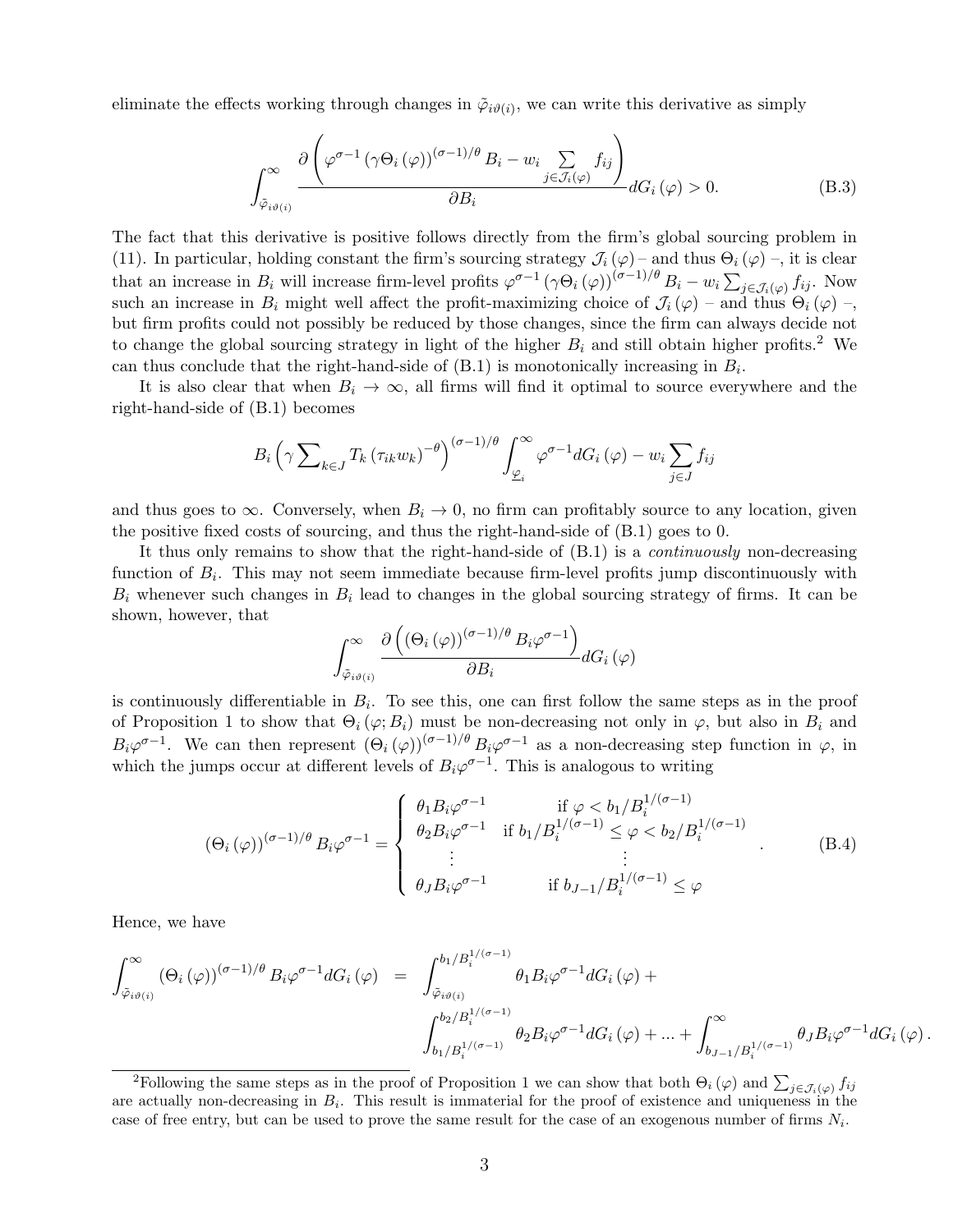It is then clear that the derivative of this expression with respect to  $B_i$  is a sum of continuous functions of  $B_i$ , and thus is continuous in  $B_i$  itself.<sup>3</sup>

Using similar arguments we can next show that

$$
\int_{\tilde{\varphi}_{i\vartheta(i)}}^{\infty} \frac{\partial \left(w_i \sum_{j \in \mathcal{J}_i(\varphi)} f_{ij}\right)}{\partial B_i} dG_i(\varphi) \tag{B.5}
$$

is also continuously differentiable in  $B_i$ . First, a simple proof by contradiction can be used to show that  $\sum_{j\in\mathcal{J}_i(\varphi)} f_{ij}$  is non-decreasing in  $B_i\varphi^{\sigma-1}$ . More specifically, suppose that for  $(B_i\varphi^{\sigma-1})_H > (B_i\varphi^{\sigma-1})_L$ we also had  $\sum_{j\in\mathcal{J}_{iH}}f_{ij} < \sum_{j\in\mathcal{J}_{iL}}f_{ij}$ . Given the non-decreasing dependence of  $\Theta_i(\varphi)$  on  $B_i\varphi_i^{\sigma-1}$ , we would then have

$$
(\gamma \Theta_{iH}(\varphi))^{(\sigma-1)/\theta} \left(B_i \varphi^{\sigma-1}\right)_L - \sum\nolimits_{j \in \mathcal{J}_{iH}} f_{ij} > (\gamma \Theta_{iL}(\varphi))^{(\sigma-1)/\theta} \left(B_i \varphi^{\sigma-1}\right)_L - \sum\nolimits_{j \in \mathcal{J}_{iL}(\varphi)} f_{ij},
$$

which clearly contradicts  $\mathcal{J}_{iL}$  being optimal given  $B_i\varphi^{\sigma-1} = (B_i\varphi^{\sigma-1})_L$ . With this result,  $\sum_{i=1}^{n}$  $j\epsilon\mathcal{J}_i(\varphi)$  $f_{ij}$ 

can then be expressed as a step function analogous to that in (B.4), in which the position of the steps is continuously differentiable in  $B_i$ . This in turn ensures that  $(B.1)$  is continuous in  $B_i$  and concludes the proof that there exists a unique  $B_i$  that solves equation (13).

### B.2 Equilibrium in the Complements-Pareto Case

In Proposition 1, we have established that whenever  $\sigma - 1 > \theta$ , the model delivers a 'pecking order' in the extensive margin of offshoring. For each country  $i$ , we can then rank foreign countries in terms of some index of sourcing appeal. We shall assume, for the time being, that this ranking is strict in the sense that the set of firms sourcing from any two distinct countries j and k do not coincide; more specifically, the measure of firms sourcing from the strictly more attractive country is necessarily larger. This assumption is fairly immaterial, as we shall show below.

Suppose also for simplicity that  $\tilde{\varphi}_i = \tilde{\varphi}_{ii}$ , so that all firms that source a positive amount (i.e., all firms that are active) do so, at least in part, from Home. Denote by  $r$  the  $r$ -th least appealing country from which firms from i source from, so Home is  $r = 1$ . Define also

$$
\Theta_{ir} = \sum_{j=1}^r T_j (\tau_{ij} w_j)^{-\theta}.
$$

Note that Proposition 1 implies that the set of productivity thresholds  $\tilde{\varphi}_{ir}$  defined in the main text will be such that any firm with productivity above that threshold  $\tilde{\varphi}_{ir}$  necessarily sources from country r, or in terms of the notation in equation (17),  $I_{ir}(\varphi) = 1$  for all  $\varphi > \tilde{\varphi}_{ir}$ .

<sup>&</sup>lt;sup>3</sup>The two last expressions assume that there are  $J-1$  jumps, implicitly assuming that at each jump, only one country is added to the sourcing strategy. Given the complementarities in our model, and as pointed out in footnote 1, an increase in  $B_i$  might well lead to the simultaneous inclusion of two or more locations. In such a case, there would be less than  $J-1$  jumps, but the continuous differentiability of (B.4) would clearly be preserved.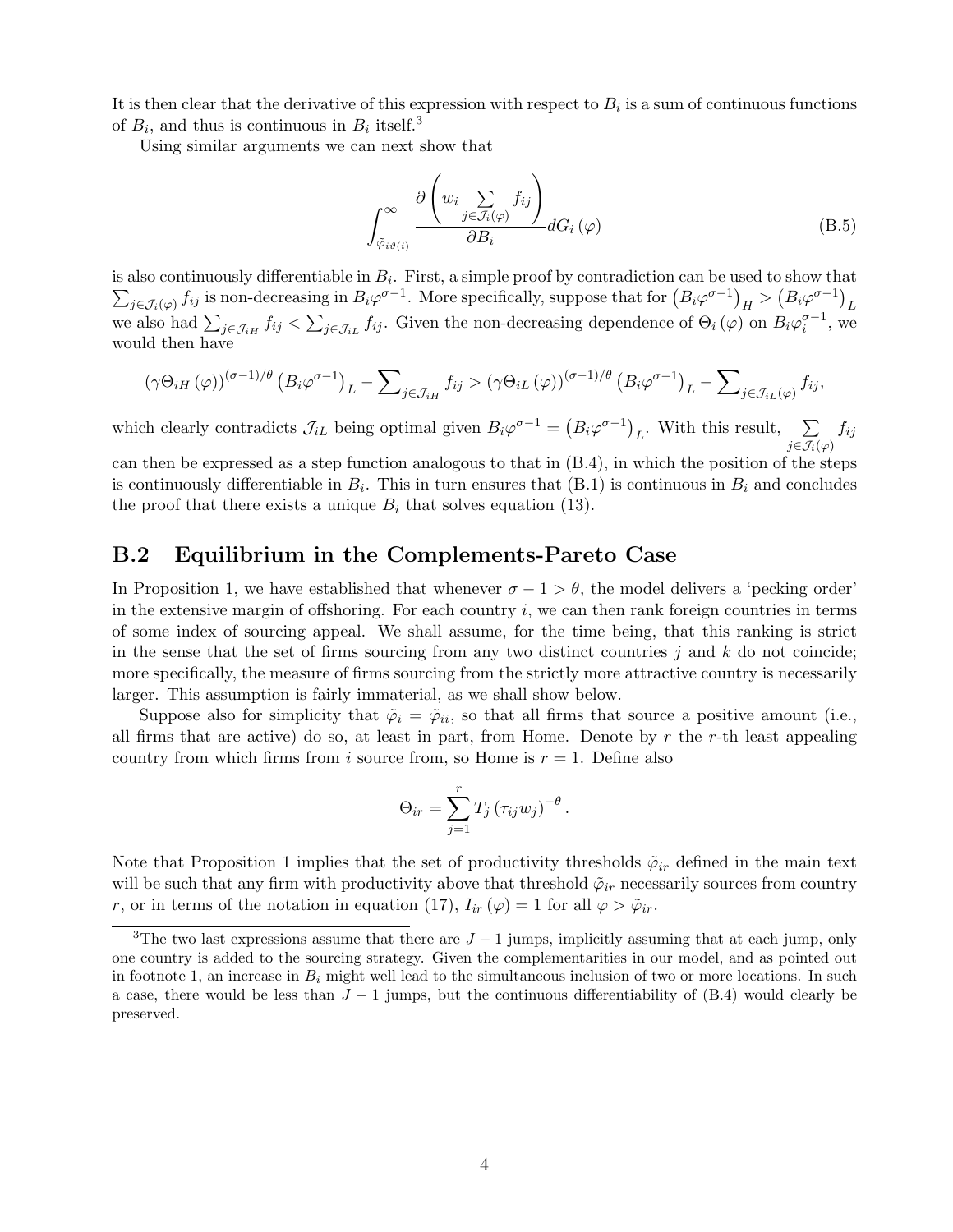In light of the profit function in 10, these thresholds are given by

$$
\tilde{\varphi}_{i1}^{\sigma-1} = \frac{w_i f_{i1}}{\gamma^{(\sigma-1)/\theta} B_i \left( T_i (w_i)^{-\theta} \right)^{(\sigma-1)/\theta}}; \n\tilde{\varphi}_{ir}^{\sigma-1} = \frac{w_i f_{ir}}{\gamma^{(\sigma-1)/\theta} B_i \left( \Theta_{ir}^{(\sigma-1)/\theta} - \Theta_{ir-1}^{(\sigma-1)/\theta} \right)} \quad \text{for } r > 1.
$$
\n(B.6)

Consider now the industry equilibrium. Using the above notation, we can write the free entry condition  $(13)$  as

$$
\gamma^{(\sigma-1)/\theta} B_i \sum_{r=1}^{J-1} \Theta_{ir}^{(\sigma-1)/\theta} \int_{\tilde{\varphi}_{ir}}^{\tilde{\varphi}_{ir+1}} \varphi^{\sigma-1} dG_i(\varphi) - w_i \sum_{r=1}^{J} f_{ir} \int_{\tilde{\varphi}_{ir}}^{\infty} dG_i(\varphi) = w_i f_e.
$$

Next, invoking the Pareto distribution,  $G_i(\varphi) = 1 - (\underline{\varphi}_i/\varphi)^{\kappa}$ , and solving for the integrals, we obtain:

$$
\gamma^{(\sigma-1)/\theta}B_i\sum_{r=1}^{J-1}\Theta_{ir}^{(\sigma-1)/\theta}\kappa\left(\underline{\varphi}_i\right)^{\kappa}\frac{\left(\tilde{\varphi}_{ir}\right)^{\sigma-\kappa-1}-\left(\tilde{\varphi}_{ir+1}\right)^{\sigma-\kappa-1}}{\kappa-\sigma+1}-w_i\sum_{r=1}^{J}f_{ir}\left(\frac{\underline{\varphi}_i}{\tilde{\varphi}_{ir}}\right)^{\kappa}=w_i f_e.
$$

Plugging the thresholds in (B.6) delivers

$$
\frac{\kappa}{\kappa - \sigma + 1} \left(\frac{\varphi_i}{\tilde{\varphi}_{i1}}\right)^{\kappa} w_i f_{i1} - \frac{\kappa}{\kappa - \sigma + 1} \left(\frac{\varphi_i}{\tilde{\varphi}_{i2}}\right)^{\kappa} \frac{\Theta_1^{(\sigma-1)/\theta}}{\left(\Theta_{i2}^{(\sigma-1)/\theta} - \Theta_1^{(\sigma-1)/\theta}\right)} w_i f_{i2}
$$
\n
$$
+ \kappa \left(\underline{\varphi}_i\right)^{\kappa} \sum_{r=2}^{J-1} \Theta_{ir}^{(\sigma-1)/\theta} \frac{\left(\tilde{\varphi}_{ir}\right)^{-\kappa} \frac{w_i f_{ir}}{\left(\Theta_{ir}^{(\sigma-1)/\theta} - \Theta_{ir-1}^{(\sigma-1)/\theta}\right)} - \left(\tilde{\varphi}_{ir+1}\right)^{-\kappa} \frac{w_i f_{ir+1}}{\left(\Theta_{ir+1}^{(\sigma-1)/\theta} - \Theta_{ir}^{(\sigma-1)/\theta}\right)} - \omega_i \sum_{r=1}^{J} f_{ir} \left(\frac{\varphi_i}{\tilde{\varphi}_{ir}}\right)^{\kappa} = w_i f_e.
$$

Expanding the summation involving the terms  $\Theta_{ir}$ , canceling the terms in  $\Theta_{ir}^{(\sigma-1)/\theta} - \Theta_{ir-1}^{(\sigma-1)/\theta}$  $\frac{(\sigma-1)/\sigma}{i r-1}$ , and simplifying, we finally obtain

$$
\frac{\sigma - 1}{\kappa - \sigma + 1} \sum_{r=1}^{J} \left(\frac{\varphi_i}{\tilde{\varphi}_{ir}}\right)^{\kappa} f_{ir} = f_{ei}.
$$
 (B.7)

It is worth emphasizing that this equation holds regardless of the relative values of  $\sigma - 1$  and  $\theta$  as long as these parameters and the degree of heterogeneity in fixed costs are such that a hierarchy in sourcing decisions exists. The key insight of Proposition 1 is that  $\sigma - 1 > \theta$  is a sufficient condition for this hierarchical structure to emerge regardless of the values of the fixed costs of offshoring  $f_{ii}$ .

In deriving equation (B.7), we have assumed that, from the point of view of firms in country i, the ranking of the appeal of the various source countries was strict. Whenever  $\sigma - 1 > \theta$ , the complementary in the sourcing decisions of firms implies, however, that the set of firms sourcing from two distinct countries j and k can in principle coincide. Intuitively, it could be the case that sourcing from country j can only be profitable when a firm in i also sources from country  $k$ , and vice versa. Fortunately, the above analysis can be readily adapted to deal with this sort of situations. More specifically, it suffices to define a *merged* country  $j \cup k$  with a sourcing potential equal to the sum of j's and k's sourcing potential and with a sourcing fixed cost also equal to the sum of j's and  $k$ 's sourcing fixed costs. This merged country can then be assigned a position  $r$  in the ranking of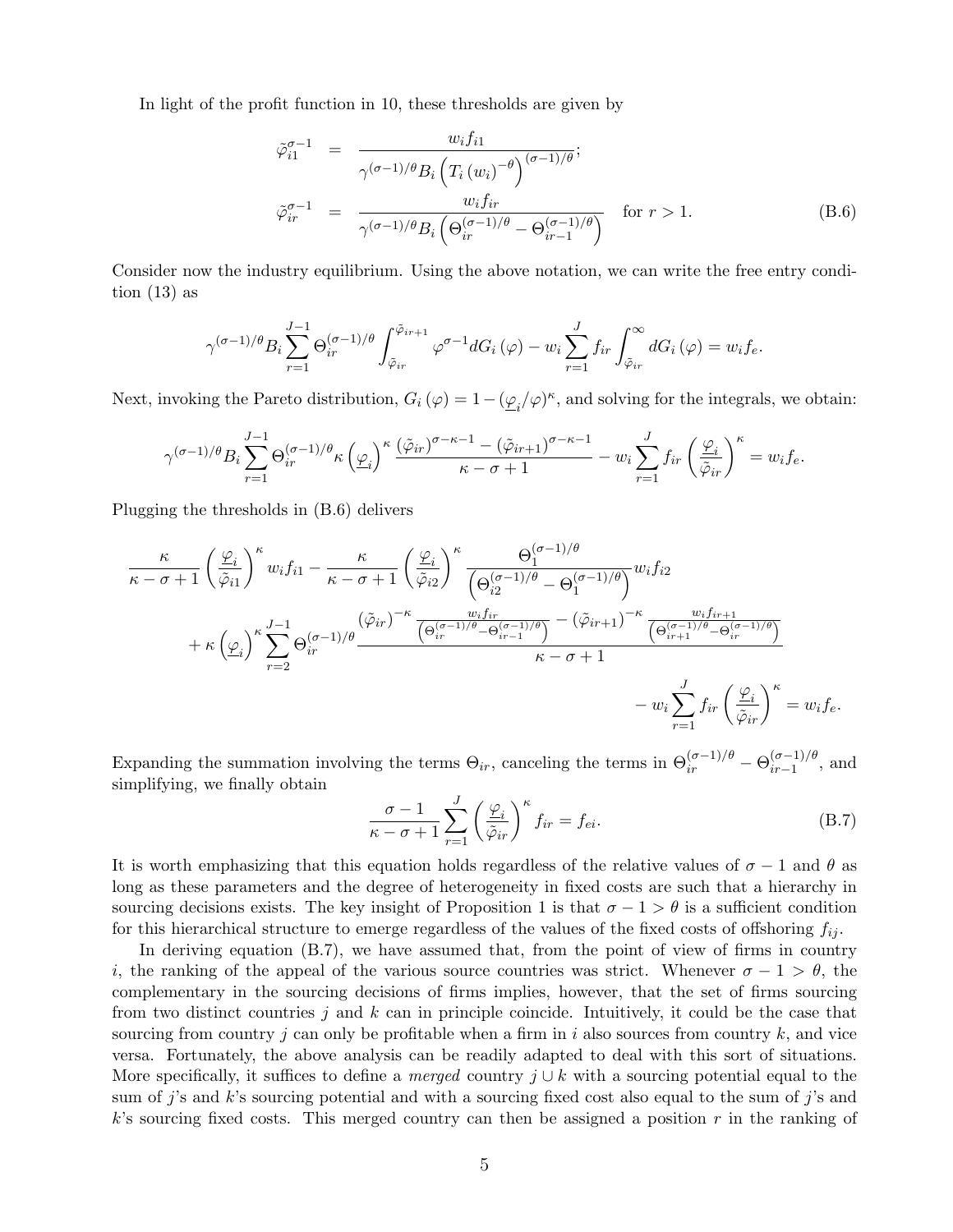sourcing appeal across countries, and then it only suffices to be careful to run the summations in the expressions above replacing J with  $J - M$  where M is the number of countries that have been dropped by being merged with other countries. It is then straightforward to see that one can again find its way to equation (B.7).

Note that equation (B.7) in turn implies that

$$
\int_{\tilde{\varphi}_i}^{\infty} \sum_{j \in \mathcal{J}_i(\varphi)} f_{ij} dG_i(\varphi) + f_{ei} = \left(\frac{\sigma - 1}{\kappa - \sigma + 1} + 1\right) f_{ei},
$$

and thus plugging this expression in (14), we can conclude that

$$
N_i = \frac{(\sigma - 1)\,\eta L_i}{\sigma \kappa f_{ei}},\tag{B.8}
$$

as claimed in footnote 12.

Some of the above expressions are useful in deriving the gravity equation in (18) characterizing bilateral manufacturing trade flows in the case of independent entry decisions (i.e.,  $\sigma - 1 = \theta$ ). To see this, begin with equation (15) and plug the formula for the Pareto distribution in (16) to obtain

$$
M_{ij} = (\sigma - 1) N_i B_i \gamma T_j (\tau_{ij} w_j)^{-\theta} \kappa \underline{\varphi}_i^{\kappa} \frac{(\tilde{\varphi}_{ij})^{\sigma - 1 - \kappa}}{\kappa - \sigma + 1}.
$$

With independent entry decisions, the threshold in (B.6) simplifies to

$$
\tilde{\varphi}_{ij}^{\sigma-1} = \frac{w_i f_{ij}}{\gamma B_i T_j \left(\tau_{ij} w_j\right)^{-\theta}}
$$

.

Plugging this expression for  $\tilde{\varphi}_{ij}^{\sigma-1}$  into the previous one for  $M_{ij}$ , imposing  $\theta = \sigma - 1$ , and manipulating the resulting expression in a manner analogous to the derivation of the general gravity equation in (17), we obtain

$$
M_{ij} = N_i (B_i)^{\frac{\kappa}{\sigma-1}} (\tau_{ij})^{-\kappa} \underline{\varphi}_i^{\kappa} (w_i f_{ij})^{1-\frac{\kappa}{\sigma-1}} \frac{Q_j}{\sum_k N_k (B_k)^{\frac{\kappa}{\sigma-1}} (\tau_{kj})^{-\kappa} (\tilde{\varphi}_k)^{\kappa} (w_k f_{kj})^{1-\frac{\kappa}{\sigma-1}}}.
$$

Using (3) and (B.8) and defining

$$
\Psi_i = \frac{fe_i}{L_i} \underline{\varphi}_i^{-\kappa} P_i^{-\kappa} w_i^{\kappa/(\sigma-1)-1},
$$

we thus obtain equation (18) in the main text.

#### B.3 Details on Some Extensions of the Model

Towards the end of section 1, we briefly mentioned three extensions of our theoretical model. In this section of the Online Appendix we provide more details on these extensions. Because we do not incorporate these features into the structural estimation and quantitative analysis, we will limit ourselves to discussing the effects of these extensions on firm behavior, and not on the aggregate implications of the model.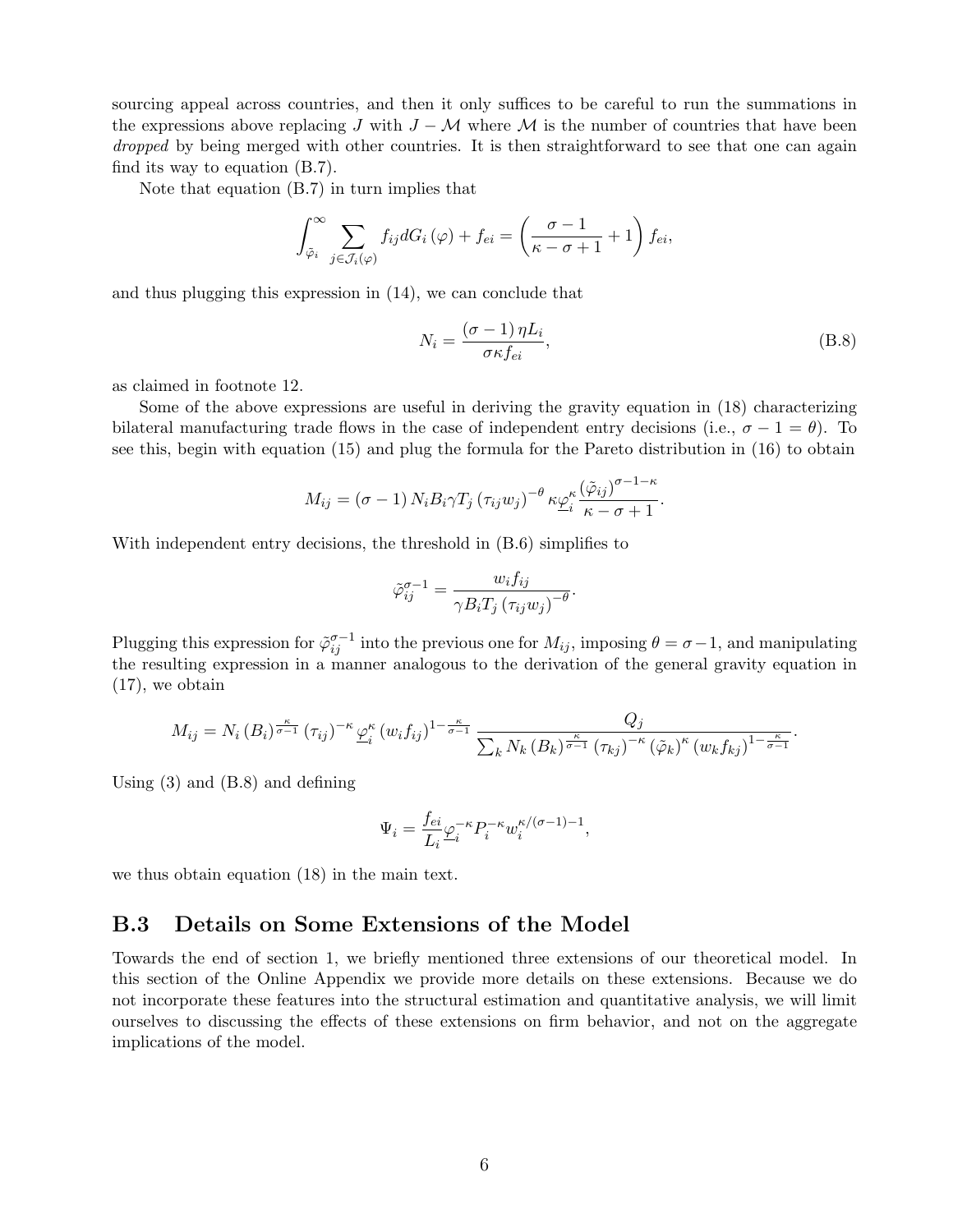#### A. Tradable Final Goods: Exporting and Importing

In the benchmark model in the main text, we have assumed that final-good varieties are prohibitively costly to trade across borders. We have done so to focus our analysis on the determinants and implications of selection into global sourcing. In this section, we briefly relax this assumption and demonstrate the existence of intuitive complementarities between the extensive margin of exporting and that of importing at the firm level.

Suppose then that trade in final-varieties is only partially costly and involves both iceberg trade costs  $\tau_{ij}^X$  as well as fixed costs  $f_{ij}^X$  of exporting. Firm behavior conditional on a sourcing strategy is largely analogous to that in section 2.1. In particular, after observing the realization of its supplier-specific productivity shocks, each final-good producer will continue to choose the location of production for each input to minimize costs, which will lead to the same marginal cost function  $c_i(\varphi)$ obtained above in equation (9). The main novelty is that the firm will now produce output not only for the domestic market but also for a set of endogenously chosen foreign markets, which constitute the firm's 'exporting strategy'. We can then express the problem of determining the optimal exporting and sourcing strategies of a firm from country i with core productivity  $\varphi$  as:

$$
\max_{\substack{I_{ij}^M \in \{0,1\}_{j=1}^J \\ I_{ik}^X \in \{0,1\}_{k=1}^J}} \pi_i(\varphi, \mathbf{I}^M, \mathbf{I}^X) = \varphi^{(\sigma-1)} \left( \gamma \sum_{j=1}^J I_{ij}^M T_j (\tau_{ij} w_j)^{-\theta} \right)^{(\sigma-1)/\theta} \sum_{k=1}^J I_{ik}^X (\tau_{ik}^X)^{1-\sigma} B_k
$$

$$
-w_i \sum_{j=1}^J I_{ij}^M f_{ij} - w_i \sum_{k=1}^J I_{ik}^X f_{ij}^X,
$$

Note that  $I^M$  and  $I^X$  denote the vector of extensive margin import and export decisions, respectively. It is straightforward to see that, whenever  $(\sigma - 1)/\theta > 1$ , this more general profit function continues to feature increasing differences in  $(I_j^M, I_k^M)$  for  $j, k \in \{1, ..., J\}$  with  $j \neq k$ , and also features increasing differences in  $(I_j^M, \varphi)$  for any  $j \in \{1, ..., J\}$ . As a result, Proposition 1 continues to apply here and we obtain a 'pecking order' in the extensive margin of offshoring in the complements case.

The key new feature of the above profit function  $\pi_i(\varphi, \mathbf{I}^M, \mathbf{I}^X)$  is that it also exhibits increasing differences in  $(I_j^M, I_j^X)$  for any  $j, k \in \{1, ..., J\}$  and increasing differences in  $(I_j^X, \varphi)$  for any  $j \in \{1, ..., J\}$ . This has at least two implications. First, regardless of whether  $\sigma - 1 > \theta$  or  $\sigma - 1 < \theta$ , any change in parameters that increases the sourcing capability  $\Theta_i(\varphi)$  of the firm – such as reduction in any  $\tau_{ij}$  or an increase in any  $T_j$  – will necessarily lead to a (weak) increase in the vector  $\mathbf{I}^X$ , and thus (weakly) increase the export margin of exporting. Second, restricting attention to the complements case  $(\sigma - 1)/\theta > 1$ , the model delivers a complementarity between the exporting and importing margins of firms. For instance, holding constant the vector of residual demand parameters  $B_i$ , reductions in the costs of trading final goods across countries will not only increase the participation of firms in export markets, but will also increase the extensive margin of sourcing, in the sense that vector  $\mathbf{I}^M$  is non-increasing in  $\tau_{ik}^X$ . Furthermore, as firm productivity increases, the participation of firms in both export and import markets increases, and at a faster rate than when one of these margins is shut down.

#### B. Introducing Value Added in Assembly

In our benchmark model, we assume that the marginal cost of final-good producers consists of the cost of procuring a measure one of intermediate inputs. Here we consider the case in which final-good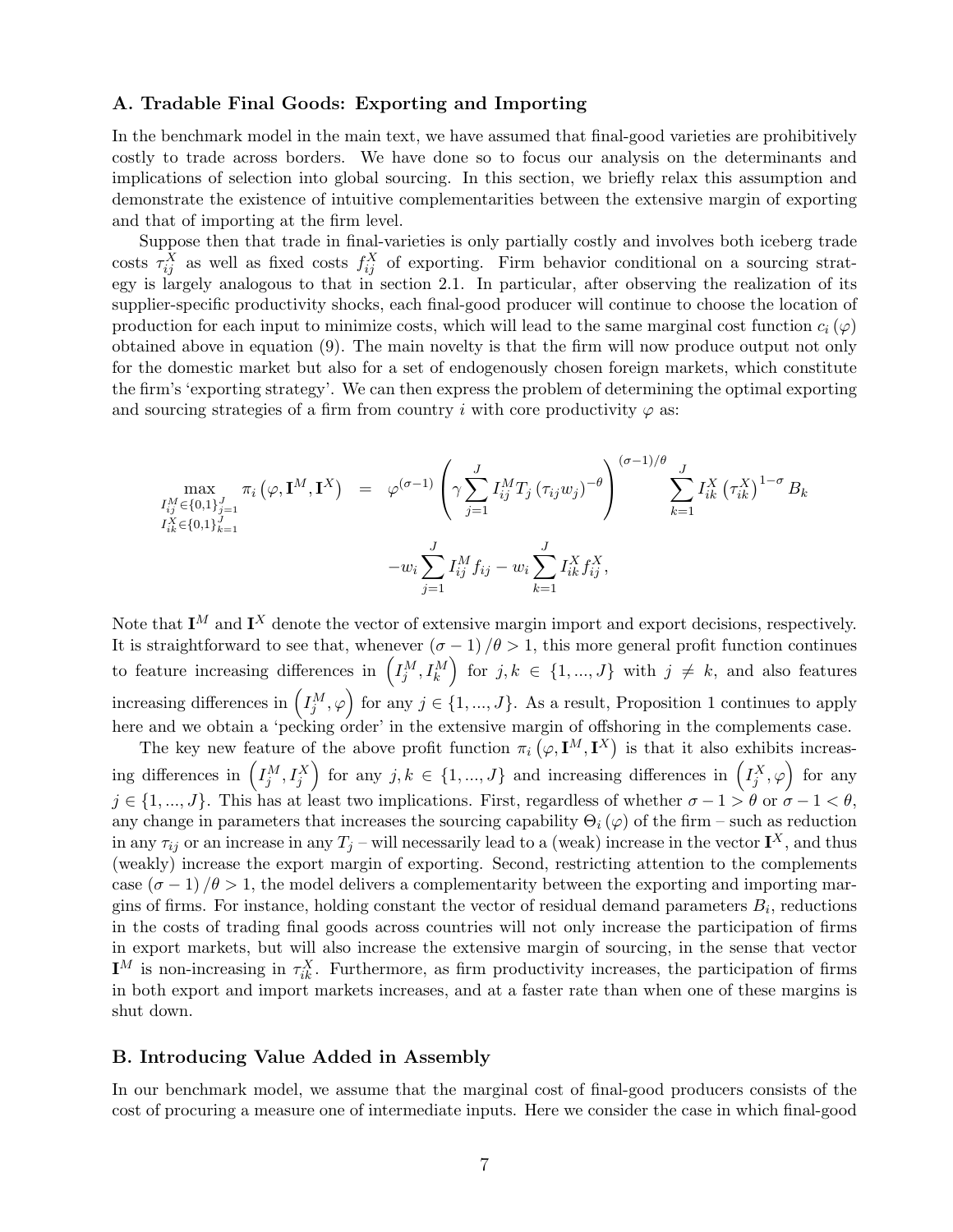producers also hire local labor to assemble the bundle of inputs. In particular, let the marginal cost for firm  $\varphi$  based in country i of producing a unit of a final-good variety now be

$$
c_i(\varphi) = \frac{1}{\varphi} \left( \int_0^1 (w_i)^{\mu} \left( z_i(v, \varphi; \mathcal{J}_i(\varphi)) \right)^{(1-\mu)(1-\rho)} dv \right)^{1/(1-\rho)}, \tag{B.9}
$$

which is analogous to equation (5) except for value-added (labor payments) accounting for a share  $\mu \in (0, 1)$  of the costs of assembly.

It should be clear that the use of labor in final-good production does not affect the location from which inputs are sourced conditional on a sourcing strategy. Following the same steps as in the benchmark model, we find the same intermediate input import shares as in equation (7), the same sourcing potential as in (8), and a resulting profit function conditional on a sourcing strategy  $\mathcal{J}_i(\varphi)$ equal to

$$
\pi_i(\varphi) = \varphi^{\sigma-1}(w_i)^{-\mu(\sigma-1)} (\gamma \Theta_i(\varphi))^{(1-\mu)(\sigma-1)/\theta} B_i - w_i \sum_{j \in \mathcal{J}_i(\varphi)} f_{ij},
$$
\n(B.10)

which is analogous to equation  $(10)$  in the main text. The two main differences are that country i's wage rate now directly affects operating profits, and that the elasticity of firm profits to the firm's sourcing capability is equal to  $(1 - \mu)(\sigma - 1)/\theta$  rather than  $(\sigma - 1)/\theta$ , as in our benchmark model. The profit function  $\pi_i$  continues to be supermodular in  $\varphi$  and  $\Theta_i(\varphi)$ , but now features increasing differences in  $(I_{ij}, I_{ik})$  for  $j, k \in \{1, ..., J\}$  and  $j \neq k$ , whenever  $(1 - \mu)(\sigma - 1)/\theta > 1$ . As a result, the main Propositions 1-3 characterizing the optimal sourcing strategy and firm-level comparative statics continue to hold in this extension, except that the region of the parameter space in which import entry decisions are complementary is given by  $(1 - \mu)(\sigma - 1)/\theta > 1$  instead of  $(\sigma - 1)/\theta > 1$ .

Clearly, for large values of  $\mu$  it is possible that  $(\sigma - 1)/\theta > 1$  but  $(1 - \mu)(\sigma - 1)/\theta < 1$ . One might then be concerned that, because in our estimation we back out  $\sigma$  from markup data and  $\theta$ from the effect of cost-shifters on the import shares in (9), we might infer that the complements case best describes the data when in fact  $(1 - \mu)(\sigma - 1)/\theta < 1$ , and thus import entry decision are substitutes. Nevertheless, as we describe in Appendix A.1, when constructing our measure of domestic intermediate input purchases, we add a firm's total production-worker wage bill in manufacturing to its total expenditures on material inputs. We include production worker wages in a firm's input costs because our complete-contracting model does not determine whether intermediate inputs are sourced from external suppliers or are provided within firm boundaries, thus constituting value added (which maps to the share  $\mu$  in this extension).

In sum, our construction of domestic input shares is such that our model interprets some of the domestic intermediate inputs sourced by the firm as being provided within the firm by production workers. Of course, these production worker services do not constitute the entire amount of domestic labor services used by the firm. Yet, this is unlikely to overturn our key condition  $(\sigma - 1)/\theta > 1$ for two reasons. First, the majority of non-production worker labor in our framework is more likely to constitute a fixed rather than a marginal cost, and will therefore not affect  $\mu$ . Second, even if some non-production worker labor relates to marginal costs, these are likely a small fraction, and our benchmark estimates of  $\sigma = 3.85$  and  $\theta = 1.79$ . imply that small changes in  $\mu$  will not affect our conclusion.

#### C. Endogenous Input Variety

Our benchmark model assumes that all final good producers use a measure one of inputs. We next briefly outline how our results extend and generalize to the case in which the final-good producer is allowed to choose the complexity of production, as captured by the measure of inputs used in production (see Acemoglu et al., 2007). As we shall see, this ends up producing an equilibrium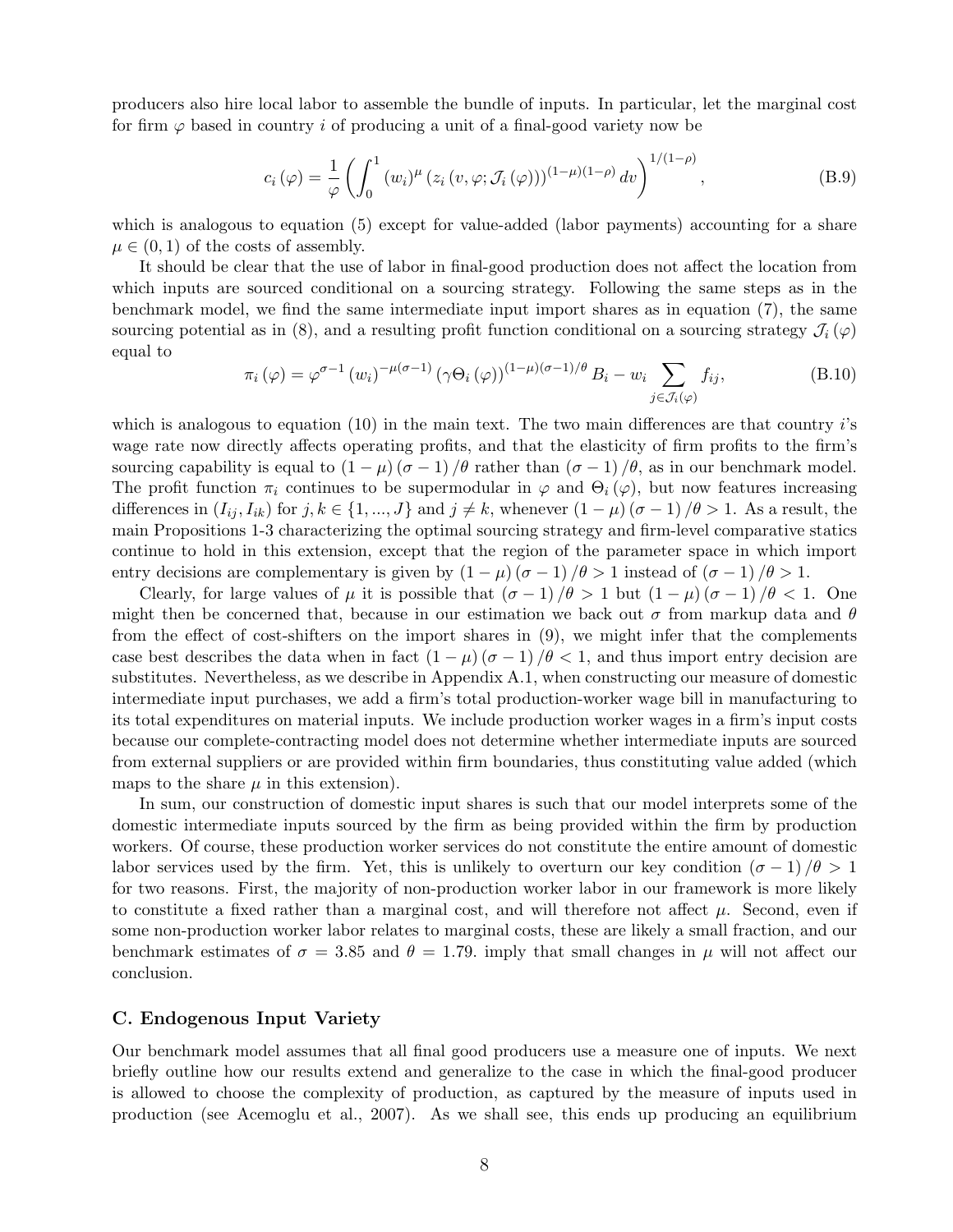essentially identical to the one we have described above, but with additional implications for how the measure of inputs purchased by firms changes with firm productivity.

The formal details of this extension are as follows. Final-good production continues to combine inputs according to a CES technology, but we now let the measure of inputs be firm-specific and given by  $n_i(\varphi)$ . More specifically, we generalize the marginal cost function in (5) as follows:

$$
c_i\left(\{j(v)\}_{v=0}^1, \varphi\right) = \frac{1}{\varphi} n_i\left(\varphi\right)^{1/(\rho-1)-\lambda} \left(\int_0^{n_i(\varphi)} \left(\tau_{ij(v)} a_{j(v)}(v, \varphi) w_{j(v)}\right)^{1-\rho} dv\right)^{1/(1-\rho)}
$$

A higher value of  $n_i (\varphi)$  enhances productivity via an input variety effect. As in Acemoglu et al. (2007), we introduce the term  $n_i(\varphi)^{1/(\rho-1)-\lambda}$  in front of the integral in order to control the importance of variety effects for productivity via a parameter  $\lambda$  disentangled from the elasticity substitution between inputs  $\rho$ . In order to create a check on the optimal degree of complexity, we assume that firms face a fixed cost equal to  $w_i n_i(\varphi) f_i^n$  when combining  $n_i(\varphi)$  inputs in production. As in our benchmark model, in each of the countries in which the final-good producer incurred the fixed cost of sourcing, there is a competitive fringe of potential suppliers that can provide differentiated inputs to the firm with a firm-specific intermediate input efficiencies drawn from a Fréchet distribution.

With a continuum of inputs, the equilibrium measure of inputs used in production by a final-good producer has no implications for the distribution of input prices faced by that producer. Exploiting this feature, we can use derivations analogous to those in the benchmark model and in Eaton and Kortum (2002), to write the marginal cost of production as

$$
c_{i}(\varphi) = \frac{1}{\varphi} (n_{i}(\varphi))^{-\lambda} (\gamma \Theta_{i}(\varphi))^{-1/\theta}, \qquad (B.11)
$$

.

and the firm's profits conditional on a sourcing strategy  $\mathcal{J}_i(\varphi)$  as

$$
\pi_i(\varphi) = \varphi^{\sigma-1} (n_i(\varphi))^{(\sigma-1)\lambda} (\gamma \Theta_i(\varphi))^{(\sigma-1)/\theta} B_i - w_i \sum_{j \in \mathcal{J}_i(\varphi)} f_{ij} - w_i n_i(\varphi) f_i^n,
$$

where  $B_i$  is again given in (3). It is clear that conditional on a sourcing strategy  $\mathcal{J}_i(\varphi)$  – and thus a value of  $\Theta_i(\varphi)$  – this profit function is supermodular in productivity and the measure of inputs  $n_i(\varphi)$ .<sup>4</sup> Hence, a novel prediction from this extension is that more productive firms will tend to source more inputs from all sources combined (domestic and foreign) than less productive firms, even when these firms share a common sourcing strategy.<sup>5</sup> In the complements case with  $\sigma - 1 > \theta$ , this variant of the model also predicts that more productive firms will tend to buy (weakly) more inputs from any source than less productive firms.

As pointed out in the main text, it is important to emphasize that input-specific fixed costs do not serve as a substitute for country-specific fixed costs of sourcing. By this we mean that, in the absence of the latter type of fixed costs, our framework would not be able to account for the key facts motivating our benchmark model, since in such a case, all firms would source inputs from all countries, thus violating the patterns in Figure 1 and Table 1 in the Introduction.

<sup>&</sup>lt;sup>4</sup>For the choice of  $n_i(\varphi)$  to satisfy the second-order conditions for a maximum, we need to impose that the efficiency gains from input variety are small enough to guarantee that  $(\sigma - 1) \lambda < 1$  holds.

<sup>5</sup>Although our benchmark model is also consistent with more productive firms importing more inputs than less productive firms, with a common measure of inputs, this could only be rationalized by having more productive firms sourcing less inputs domestically than less productive firms.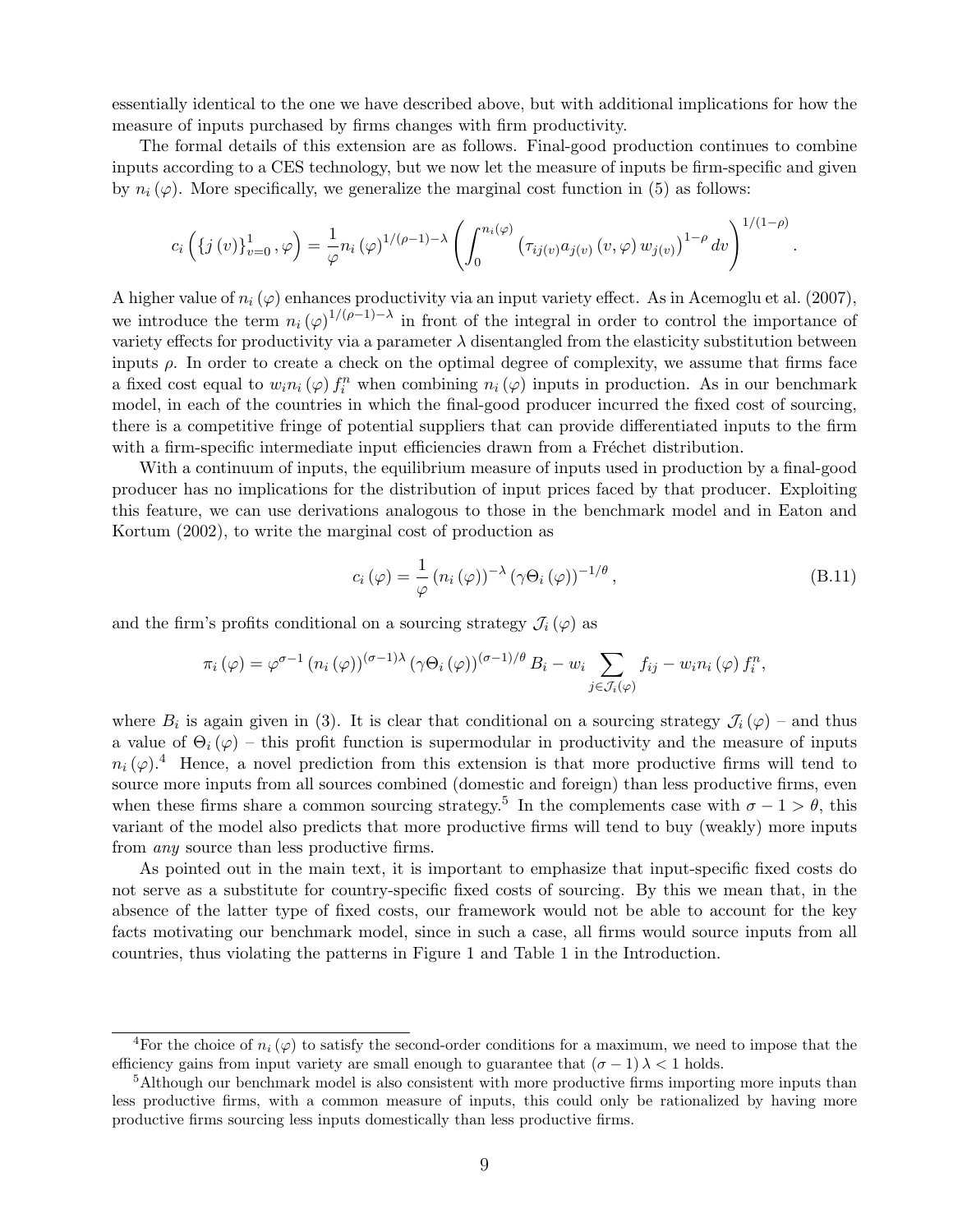## C Online Data Appendix (Not for Publication)

## C.1 Sample

Table C.1 provides details of all firms in the Economic Censuses with positive sales and employment. The first row corresponds to firms that consist only of manufacturing establishments ("M" firms). The second row presents information for all firms with one or more manufacturing establishments and at least one establishment outside of manufacturing ("M+" firms). Together, these two types of firms comprise our sample.

| Firm Type                 | Firms     | Imports<br><i><b>\$millions</b></i> | Empl<br>000s | Sales<br>\$billions | Fraction<br>Importers |
|---------------------------|-----------|-------------------------------------|--------------|---------------------|-----------------------|
| Manufacturing Only (M)    | 238,800   | 76,020                              | 5,869        | 1,239               | 0.23                  |
| Manufacturing Plus $(M+)$ | 11,500    | 829,592                             | 20,581       | 9,527               | 0.77                  |
| Other $(O)$               | 4,006,400 | 100,169                             | 77,400       | 12,620              | 0.03                  |
| Wholesale Only (W)        | 300,300   | 241,077                             | 3,489        | 2,305               | 0.31                  |
| Wholesale and Other (WO)  | 7,600     | 141,753                             | 6,365        | 2,259               | 0.51                  |
| Total                     | 4,564,600 | 1,388,612                           | 113,704      | 27,950              | 0.06                  |

Notes: Table provides information on firms in the Economic Census with positive sales and employment. Analysis in paper based on all M and M+ firms. Numbers rounded for disclosure avoidance. Imports exclude products classified under mining.

### C.2 Premia and Decomposition

Following Bernard et al. (2007), we report employment, sales, and productivity premia for firms that import in 2007. To do so, we regress the log each of these variables on an importer dummy and industry controls. Table C.2 reports the results. The top panel presents results using 2007 values of firm size and productivity and the bottom panel uses 2002 values. The first column of the table shows that firms importing in 2007 are larger and more productive than non-importers. In addition, these premia for 2007 import status were present in 2002. The magnitude of these import premia is similar to those typically found for exporters, with importers being on average about three times larger and about eight percent more productive than non-importers.

We confirm the importance of the extensive margins of trade, both in terms of the number of imported products and the number of importing firms, first documented by Bernard et al. (2009). Following those authors, we decompose total U.S. imports  $M_{US,j}$  from country j according to

$$
ln(M_{US,j}) = ln(N_{US,j}^{firms}) + ln(N_{US,j}^{prods}) + ln\left(\frac{O_{US,j}}{N_{US,j}^{firms} \times N_{US,j}^{prods}}\right) + ln\left(\frac{M_{US,j}}{O_{US,j}}\right),
$$

where  $O_{US,j}$  is the number of firm-product combinations with positive imports from j. The first two terms represent the unique numbers of firms  $(N_{US,j}^{firms})$  importing and products  $(N_{US,j}^{prods})$  imported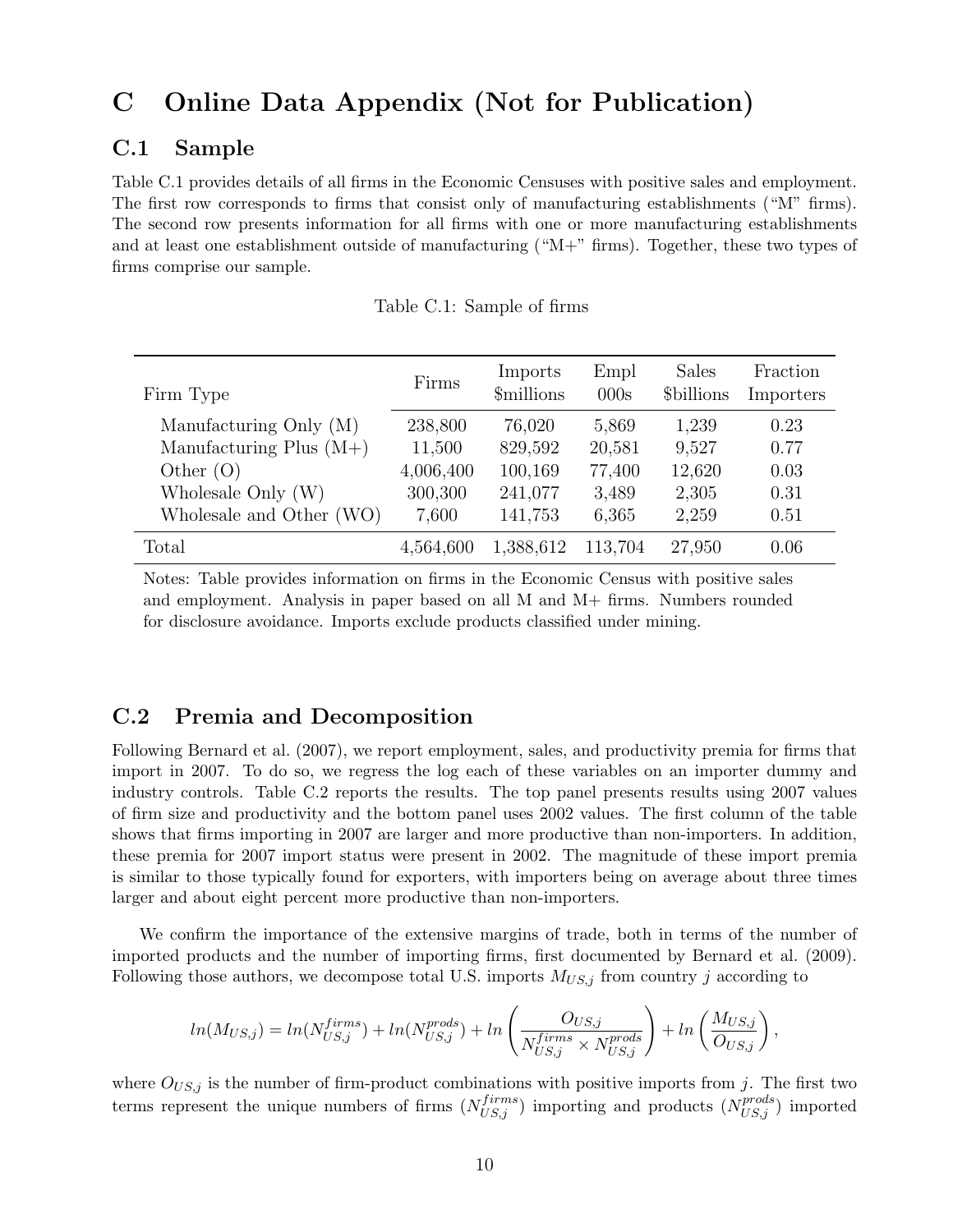|                                 | All<br>Firms | Non-2002<br>Importers |
|---------------------------------|--------------|-----------------------|
| 2007 Log employment             | 1.552        | 1.268                 |
| $2007$ Log sales                | 1.741        | 1.401                 |
| 2007 Log value-added per worker | 0.077        | 0.052                 |
| 2002 Log employment             | 1.465        | 1.153                 |
| $2002$ Log sales                | 1.641        | 1.271                 |
| 2002 Log value-added per worker | 0.083        | 0.059                 |

Table C.2: Premia for 2007 importers

Notes: All results are from OLS regressions of the variable listed on the left on an indicator equal to one if the firm imported in 2007. The first column includes all firms (250,300 in top panel and 181,500 in bottom). The second column is based on the subset of firms that did not import in 2002 (158,800 firms). Results with 2002 variables are based only on the subset of firms that existed in 2002. All regressions include four digit industry controls. All coefficients are statistically significant at the one percent level.

from country  $i$ . The third term, referred to as the density, captures the fraction of firm-production combinations with positive import values. The final term captures the intensive margin. It measures the average import value per firm-product observation, for all combinations with positive imports. Table C.3 presents coefficients from OLS regressions of the logarithm of each margin on the logarithm of total trade. As is well known, these OLS coefficients sum to one, with each coefficient representing the share of overall variation explained by each margin. As in previous work, we find that variation in the extensive margins account for the majority of the variation in aggregate import volume across countries. The extensive margins account for a total of 65 percent, while the intensive margin explains just 35 percent of the total variation.

|                     | Log of number<br>of importing<br>firms | $\text{Log of number of}$ $\text{Log of}$<br>imported products Density |          | Log of average<br>import value per<br>product per firm |
|---------------------|----------------------------------------|------------------------------------------------------------------------|----------|--------------------------------------------------------|
|                     | 0.541                                  | 0.535                                                                  | $-0.426$ | 0.350                                                  |
|                     | (0.016)                                | (0.015)                                                                | (0.014)  | (0.018)                                                |
| Adj. $\mathbb{R}^2$ | 0.85                                   | 0.84                                                                   | 0.81     | 0.64                                                   |
| Observations        | 221                                    | 221                                                                    | 221      | 221                                                    |

Table C.3: Extensive and intensive margin decomposition

Notes: Each column corresponds to results from regressing the log of each margin on the log of total import values. The coefficients are a measure of the fraction of variation in aggregate import volumes across countries explained by that margin. Density represents the fraction of all possible firm-product combinations with positive import values. The estimated coefficients sum to one.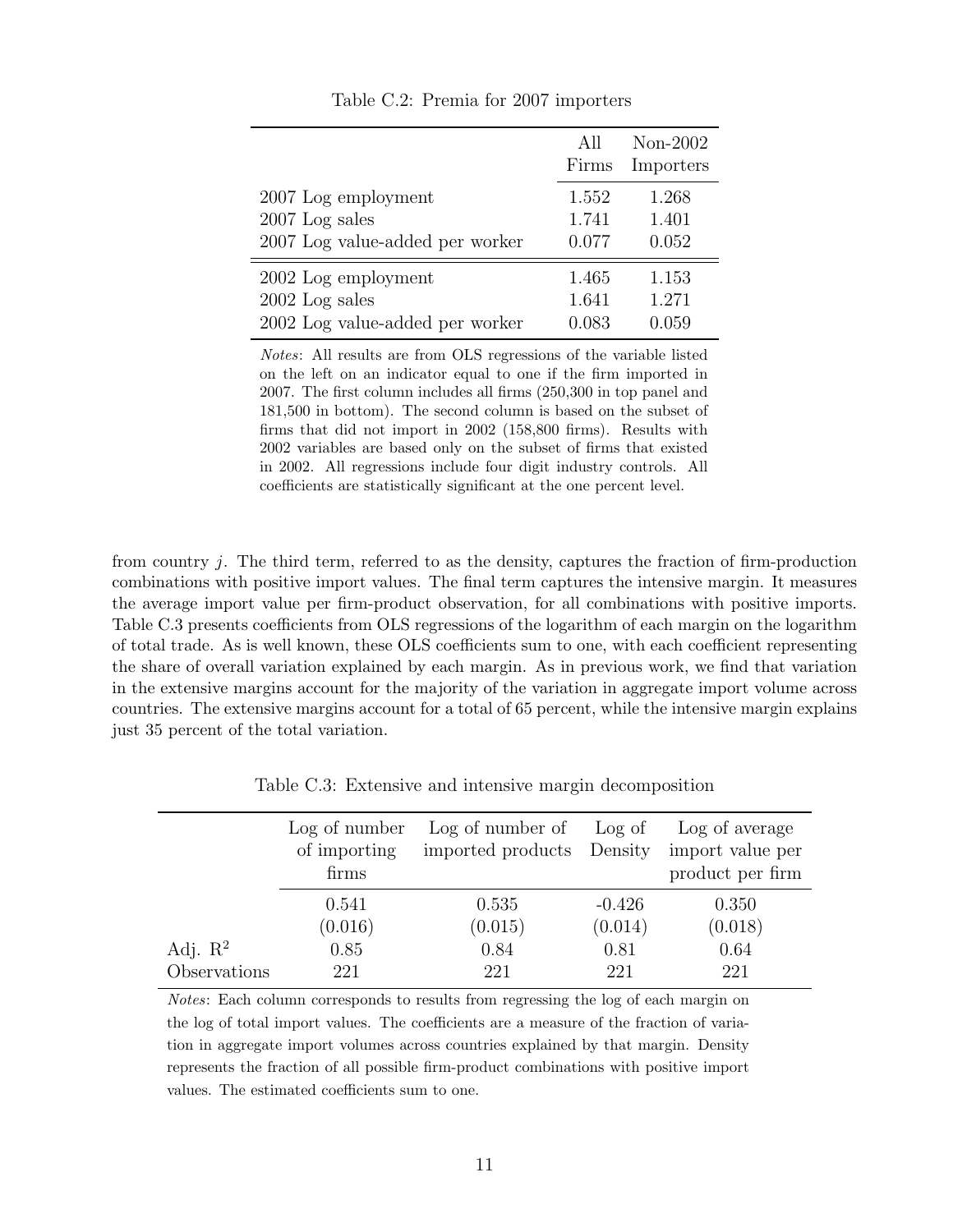### C.3 Premia Figures

In the Introduction, we plot the relationship between the log of firm sales and the minimum number of countries from which a firm sources. To construct the figure, we regress the log of firm sales on cumulative dummies for the number of countries from which a firm sources and industry controls. The omitted category is non-importers, so the premia are interpreted as the difference in size between non-importers and firms that import from at least one country, at least two countries, etc. The horizontal axis denotes the number of countries from which a firm sources, with 1 corresponding to firms that use only domestic inputs. The introduction figure controls for firm industry with variables that measure the share of a firm's employment in four-digit NAICS industries. (These are simply industry fixed effects for all firms that span only one industry.) Here we show that the patterns depicted in the introduction are robust when considering a firm's size prior to importing and when controlling for the products that a firm imports or exports. Figure C.1 plots the relationship between a firm's log sales in 2002 and the number of countries from which it sources in 2007, for firms that did not import in 2002. Figure C.2 depicts the relationship when controlling for the number of products a firm imports (left panel) and the number of products the firm exports (right panel). In additional undisclosed results, available upon request, we show similar patterns when using firm employment and the log of value-added labor productivity.

Figure C.1: Importer premia for firm's 2002 sales, limited to firms that do not import in 2002,



### C.4 Measuring Total and Domestic Input Use

We construct a measure of a firm's total intermediate input purchases using material input purchases from the Censuses of Manufactures, Construction, and Mining and merchandise purchases from the Census of Wholesale. This approach ensures a more complete metric of a firm's inputs than traditional measures based purely on manufacturers' use of materials because it takes into account the input usage of both the manufacturing as well as the wholesale establishments of U.S. firms.<sup>6</sup>

<sup>&</sup>lt;sup>6</sup>The wholesale sector includes a significant number of plants that design goods and coordinate production, often by offshoring, but do not perform physical transformation activities (see Bernard and Fort, 2015, for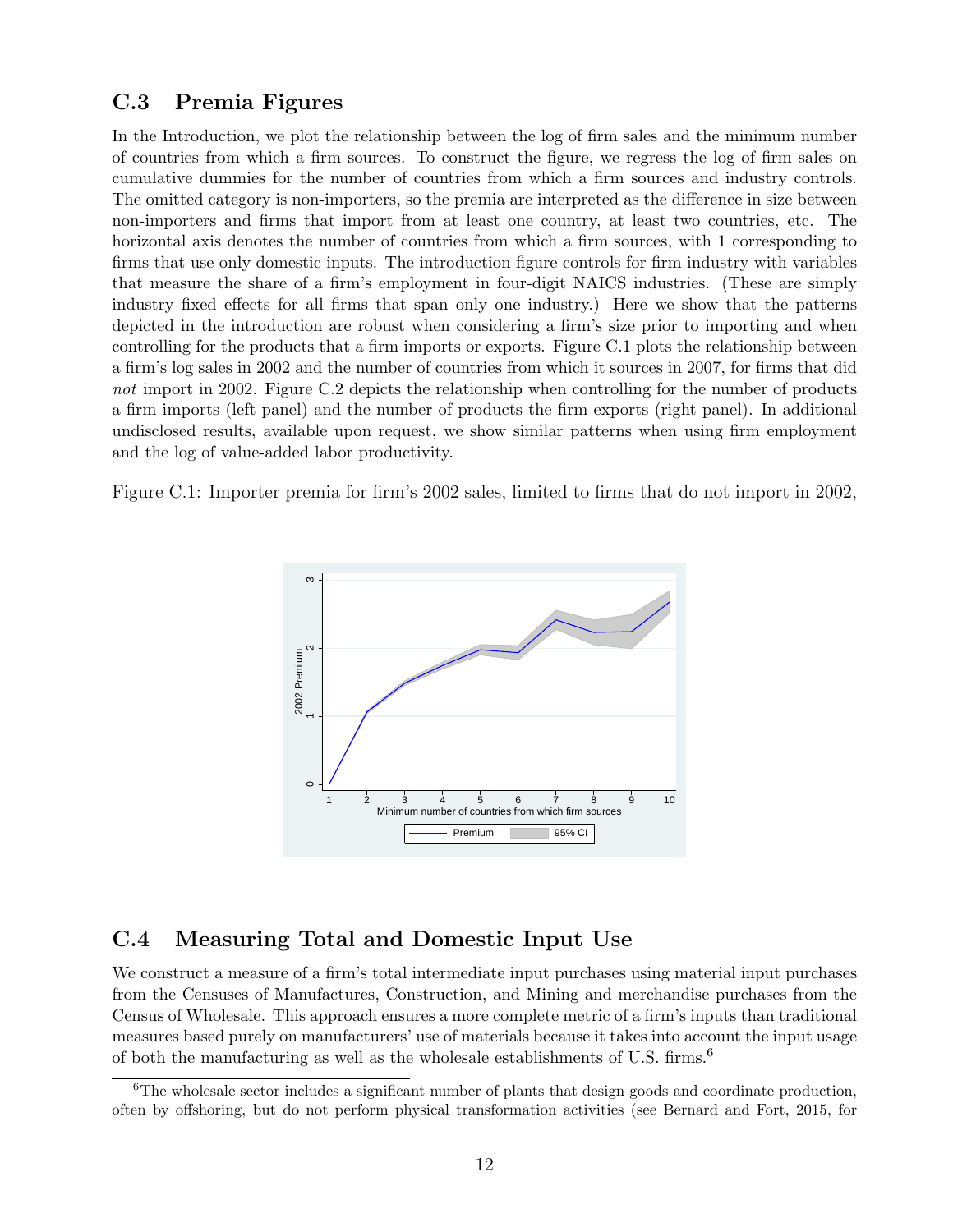



(a) Controlling for number of products imported by the (b) Controlling for number of products exported by the firm firm

The model does not take a stance on whether intermediate inputs are sourced within or across firm boundaries. For the purposes of this paper, this is of little relevance for international transactions, but it might lead to important biases in our measure of overall input use if a significant share of domestic inputs is produced within the firm and is recorded as value added. For this reason, we add a firm's total production-worker wage bill to the firm's total input purchases. In terms of our model, this corresponds to assuming that the final-good producer employs production workers to manufacture internally any inputs produced by the firm, while it uses the other factors of production (nonproduction workers, physical capital, and land) to combine intermediate inputs and cover all fixed costs. This approach is also motivated by the notion that the services typically provided by production workers are particularly offshorable. Table C.4 presents summary statistics on foreign input shares. The mean share of imported inputs is 0.14, with a standard deviation of 0.23.

Table C.4: Summary statistics on firms' share of foreign input sourcing

|      | mean std. dev. median 75 pctile 90 pctile |      |      |      |
|------|-------------------------------------------|------|------|------|
| 0.14 | 0.23                                      | 0.03 | 0.15 | 0.47 |

Notes: This table reports statistics on the share of imported inputs for the subset of offshoring firms.

a description). Ignoring these plants' inputs could severely understate multi-sector firms' total inputs. For example, Feenstra and Jensen (2012) find that a significant fraction of some manufacturing firms' imports are not reported as input purchases. We address this issue by including a firm's wholesale plants' inputs. Although there is no way to measure inputs for establishments outside the manufacturing and wholesale sectors, those plants are much less likely to be involved in production or importing. An alternative approach would be to use an estimate of the demand elasticity  $\sigma$  and exploit the CES structure of our model to back out input usage from sales data.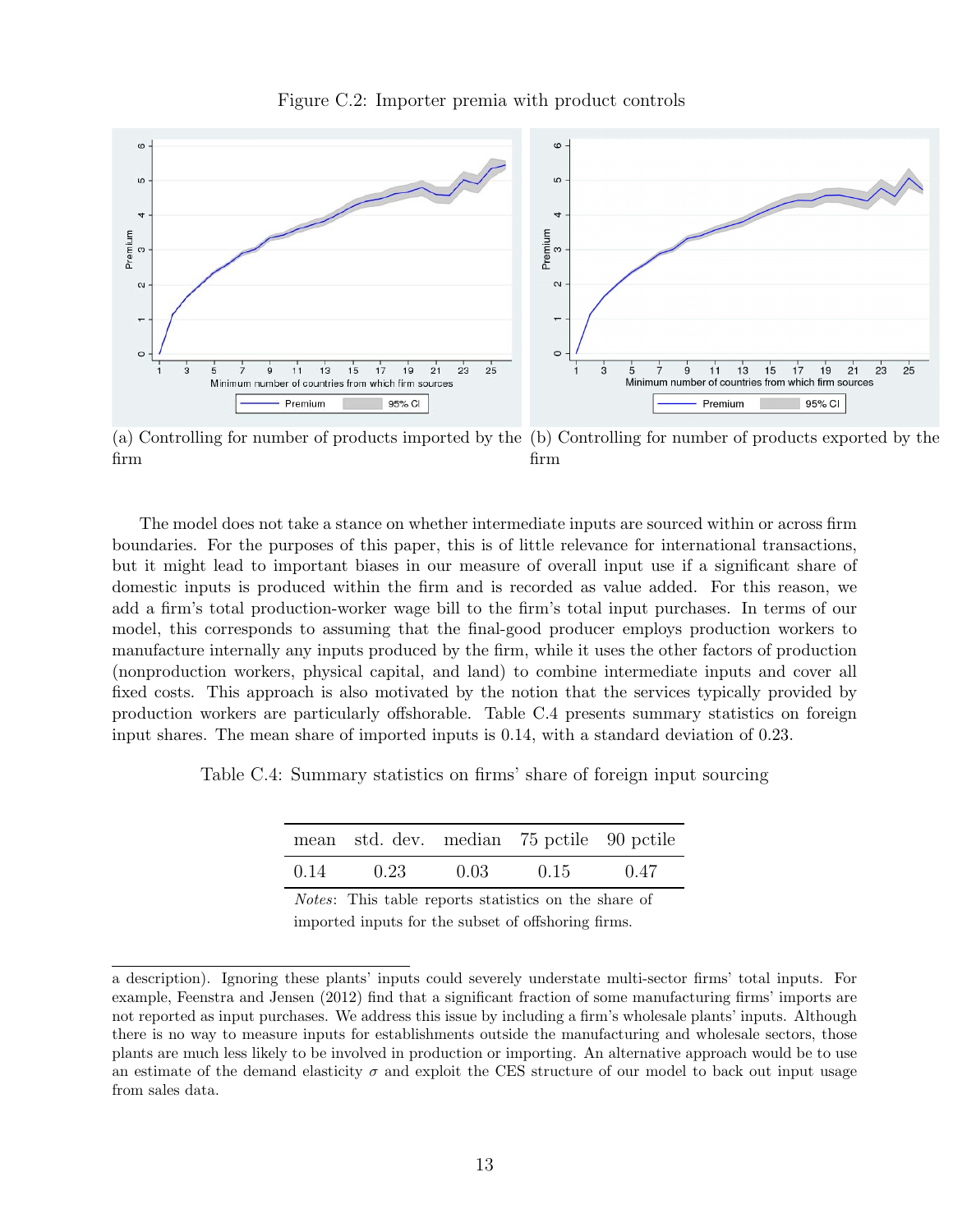This new measure of total intermediate input purchases is highly correlated with traditional input measures for manufacturing firms based on reported inputs of materials and parts from only the Census of Manufactures. A firm's share of inputs from country  $j$ ,  $\chi_{ij}$ , is computed as imports from j divided by total input purchases. A firm's share of domestic inputs,  $\chi_{ii}$ , is simply the difference between its total input purchases and imports, divided by total input purchases. A very small fraction of firms has negative values for their implied domestic input purchases using this approach. This occurs when a firm's total input purchases are less than its imports. Likely explanations for this are measurement error and imports of capital equipment. To address any potential bias from dropping these firms, we therefore use the maximum of a firm's implied domestic input use and its production worker wages as its domestic input usage and adjust total input usage accordingly.<sup>7</sup>

### C.5 Robustness of Country Sourcing Potentials

In this section we further elaborate on our approach to estimating and interpreting country sourcing potentials. To assess the robustness of our estimates, we re-estimate sourcing potentials using firms that import from one country, 2 countries, 3 countries,  $4-9$  countries,  $10-19$  countries, and  $20+$ countries. The correlation coefficients between our baseline estimates and those using the samples of firms that source from just one country, and those sourcing from just 2 countries are quite low. This seems to be driven by strange selection criteria, since a firm sourcing only from a non-top country (e.g., El Salvador) is quite different from the average firm, and not representative of the aggregate patterns our theory seeks to explain. When we limit the set of countries to the top 10 countries based on number of firms (as listed in Table 1), we find a correlation coefficient of 0.708 for firms sourcing from just one country. The correlation coefficient between our baseline estimates and the other samples is higher for all other samples (we have not disclosed each correlation due to disclosure concerns). The correlation coefficient between our baseline estimates and the sample of firms sourcing from three countries is 0.417 across all countries, and becomes substantially higher as the sourcing set grows. As an alternative check, we also examined the trade-weighted correlation coefficients between our baseline estimates and those based on each of the samples described above. The trade-weighted correlation coefficients for all subsamples are in the same range, or substantially higher, as the coefficient for firms sourcing from at least three countries.

When estimating sourcing potentials, we have also noticed that the estimates are somewhat sensitive to controlling for firm size. Large firms tend to have larger domestic shares, a feature at odds with our theory. On the other hand, there are certain countries from which some extremely large firms import disproportionately large shares of inputs (e.g., Mexico). This heterogeneity is beyond the scope of this paper, but suggests there is substantial scope for exploring this variation in future work.

### C.6 Estimation of the Trade Elasticity

We identify the firm-level trade elasticity,  $\theta$ , using variation in country wages. The wage data are from the International Labor Organization reported average nominal monthly wages in local currencies for 2007. These wages were converted to USD using exchange rates from the World Bank. When data for 2007 were missing, we used data for the next closest year within a two-year range. To address the fact that skill levels differ across countries, we follow Eaton and Kortum (2002) and use human

<sup>7</sup>This approach leads to a tiny number of firms with zero implied domestic sourcing. In an alternative approach, we have limited the sample of firms in the structural analysis to firms with at least fifty percent of their sales in manufacturing. We do not report the numbers from this analysis here to minimize disclosure issues, but note that the numerical results are very similar and the qualitative interpretations remain unchanged.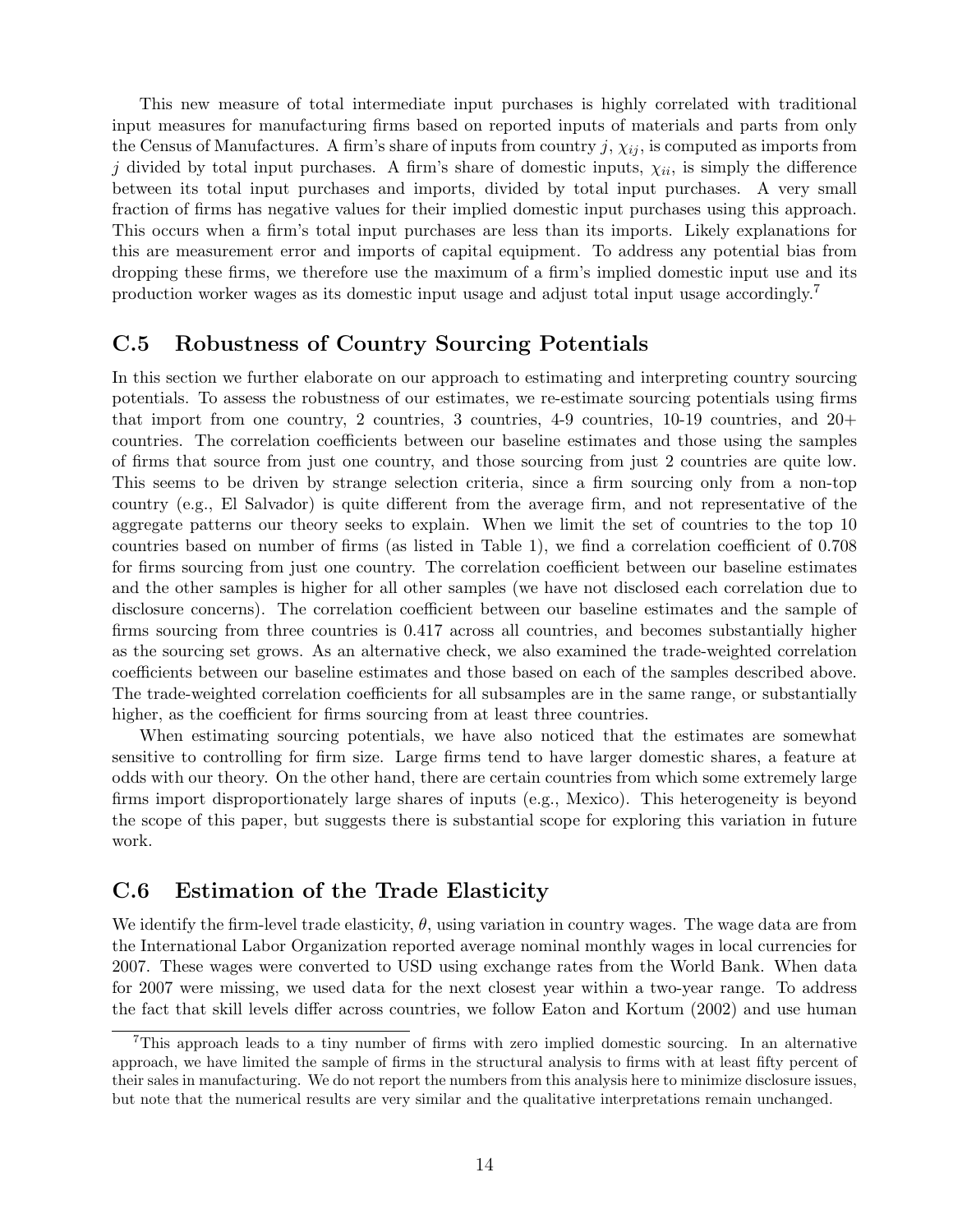capital adjusted wages,  $w_i^{HCadj} = (w_i)e^{-0.06H_i}$ , where  $H_i$  is the years of schooling from Barro and Lee (2010) and 0.06 represents the return to education estimated in Bils and Klenow (2000).

Table C.5 presents several robustness tests for estimation of the firm-level trade elasticity. We use data on country GDP from the World Bank Development Indicators (WDI) and country tariffs are the simple average of country tariffs from the World Bank WITS database. Column 1 shows that our estimate of  $\theta$  is somewhat smaller, suggesting greater complementarity, when controlling for GDP. Column 2 shows that it is virtually unchanged when controlling for tariffs. In column 3 we report the results of constraining the coefficient on tariffs and wages to be the same. Finally, column 4 shows results when we do not control for the number of firms in an country.

| Dependent variable is $\log \xi$ |          |                  |          |          |  |  |  |  |
|----------------------------------|----------|------------------|----------|----------|--|--|--|--|
|                                  | IV R1    | IV <sub>R2</sub> | IV R3    | IV R4    |  |  |  |  |
| HC adjusted wage                 | $-1.31$  | $-1.81$          |          | $-2.08$  |  |  |  |  |
|                                  | (0.28)   | (0.71)           |          | (0.75)   |  |  |  |  |
| $log(1+tariff)$ + $log$ wage     |          |                  | $-1.54$  |          |  |  |  |  |
|                                  |          |                  | (0.58)   |          |  |  |  |  |
| log distance                     | $-0.49$  | $-0.72$          | $-0.54$  | $-0.88$  |  |  |  |  |
|                                  | (0.22)   | (0.35)           | (0.26)   | (0.36)   |  |  |  |  |
| Common language                  | 0.17     | 0.24             | 0.12     | 0.15     |  |  |  |  |
|                                  | (0.24)   | (0.32)           | (0.26)   | (0.32)   |  |  |  |  |
| log R&D                          | 0.34     | 0.52             | 0.49     | 0.50     |  |  |  |  |
|                                  | (0.13)   | (0.13)           | (0.11)   | (0.09)   |  |  |  |  |
| log KL                           | 0.23     | 0.45             | 0.30     | 0.60     |  |  |  |  |
|                                  | (0.22)   | (0.40)           | (0.33)   | (0.45)   |  |  |  |  |
| Control of corruption            | 0.48     | 0.61             | 0.53     | 0.73     |  |  |  |  |
|                                  | (0.18)   | (0.31)           | (0.27)   | (0.36)   |  |  |  |  |
| $log$ GDP                        | 0.18     |                  |          |          |  |  |  |  |
|                                  | (0.18)   |                  |          |          |  |  |  |  |
| $log(1+tariff)$                  |          | 6.75             |          |          |  |  |  |  |
|                                  |          | (9.78)           |          |          |  |  |  |  |
| log no. of firms                 | 0.00     | $-0.03$          | 0.01     |          |  |  |  |  |
|                                  | (0.10)   | (0.13)           | (0.12)   |          |  |  |  |  |
| Constant                         | $-14.19$ | $-11.14$         | $-10.31$ | $-11.76$ |  |  |  |  |
|                                  | (4.75)   | (2.36)           | (1.96)   | (2.73)   |  |  |  |  |
| Observations                     | 57       | 57               | 57       | 58       |  |  |  |  |
| F-Stat                           | 48.04    | 6.30             | 3.91     | 7.36     |  |  |  |  |

Table C.5: Robustness estimates for the firm-level trade elasticity

Notes: Standard errors in parentheses. The human capital-adjusted wage is instrumented by population. In IV R3, the coefficient on wages and tariffs is constrained to be identical. For this specification, both population and tariffs are the instruments. F-Stat is the Cragg-Donald F-statistic for the excluded instrument(s).

In section 4.2 of the main text, we claim that the orthogonality condition that ensures that our firm-level estimates of  $\theta$  are consistent, does not guarantee that the estimate in column 5 is consistent as well. We now substantiate this claim. Remember from equation (19) that

$$
\frac{\chi_{ij}^n}{\chi_{ii}^n} = T_j \left( \tau_{ij} w_j \right)^{-\theta} \epsilon_j^n, \tag{C.1}
$$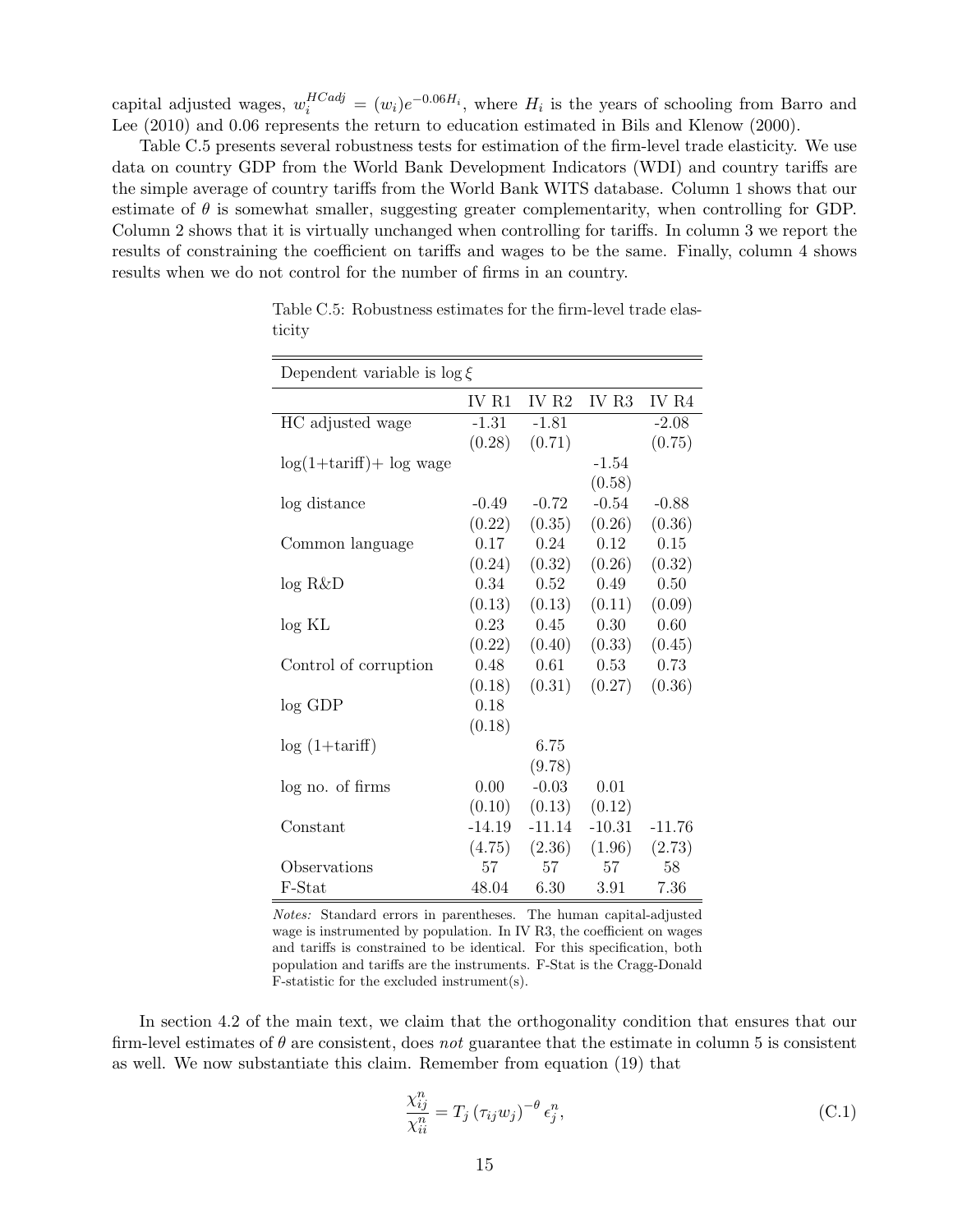where  $\epsilon_j^n$  represents measurement error, or a shock that is only observed by firms after their sourcing strategy is selected. Under these conditions, we have  $\mathbb{E}\left(\log \epsilon_j^n \mid \log \left(T_j(\tau_{ij}w_j)^{-\theta}\right)\right) = 0$ . In the main text, we leveraged this orthogonality condition to obtain a consistent estimate of  $\log \xi_j$  $\log\left(T_j\left(\tau_{ij}w_j\right)^{-\theta}\right)$  using firm-level data and then projected this estimate on human-capital-adjusted wages to obtain an estimate of  $\theta$  in a simple cross-country regression.

As pointed out in sections 2.4 and 4.2, as a potential alternative way to back out  $\theta$ , we could have simply aggregated the import data at the country-level and estimated  $\theta$  exploiting the relationship:

$$
\sum_{\{n:j\in\mathcal{J}^n\}} \chi_{ij}^n = T_j \left(\tau_{ij} w_j\right)^{-\theta} \sum_{\{n:j\in\mathcal{J}^n\}} \chi_{ii}^n \epsilon_j^n. \tag{C.2}
$$

In the main text, we note that if  $\epsilon_j^n = 1$ , this implies that a gravity equation that controls for the domestic input purchases of firms that source from j should deliver a trade elasticity equal to  $\theta$ . In the presence of measurement error, i.e.,  $\epsilon_j^n \neq 1$ , it is not clear however that such a regression would provide a consistent estimate of  $\theta$ . To see this, note that we can write equation (C.2) as

$$
\log\left(\sum_{\{n:j\in\mathcal{J}^n\}}\chi_{ij}^n\right)-\log\left(\sum_{\{n:j\in\mathcal{J}^n\}}\chi_{ii}^n\right)=\log\left(T_j\tau_{ij}^{-\theta}\right)-\theta\log w_j+u_{ij},
$$

where

$$
u_{ij} = \log \left( \sum_{\{n:j \in \mathcal{J}^n\}} \frac{\chi_{ii}^n}{\sum_{\{n:j \in \mathcal{J}^n\}} \chi_{ii}^n} \epsilon_j^n \right).
$$

It is then clear that even if  $\log (T_j (\tau_{ij} w_j)^{-\theta})$  and  $\epsilon_j^n$  are uncorrelated,  $\log (T_j (\tau_{ij} w_j)^{-\theta})$  and  $u_{ij}$ may well be correlated because the sourcing potential of a country directly impacts the set of firms sourcing from j (i.e., n such that  $j \in \mathcal{J}^n$ ), as well as the share of their spending on domestic inputs (i.e.,  $\chi_{ii}^n$ ). For these reasons, we treat the estimate of  $\theta$  in column 5 of Table 4 with caution and consider instead the one in column 2, based on firm-level data, as our benchmark one.

#### C.7 Moments and Model Fit - Various Models

In Tables C.6 and C.7 we present the value of the moments used in the estimation for various models at the estimated parameters.

#### C.8 Lower Chinese Fixed Costs Counterfactual

As an alternative to an increase in Chinese sourcing potential from 1997 to 2007, we explore the effects of a change in fixed costs of sourcing from China that is calibrated to explain the growth in the share of aggregate imports from China from 1997 to 2007 (same target as in the main section of the paper). We find that under constant sourcing potentials, in 1997 fixed costs of sourcing from China would have needed to be 8.85 times larger than their size in 2007. Table C.8 is analogous to Table 7 in the main text and illustrates the third country effects of this shock to the fixed costs of sourcing from China. It is visible that the third market effects are qualitatively similar to those in obtained for an increase in the Chinese sourcing potential, but compared to the data, this alternative counterfactual underpredicts the fraction of firms that would have imported from China in 1997. With respect to the price index, the effects are similar to the Chinese sourcing potential increase discussed in the main text, also implying about a 0.19 percent fall in the price index. Finally, this counterfactual fails to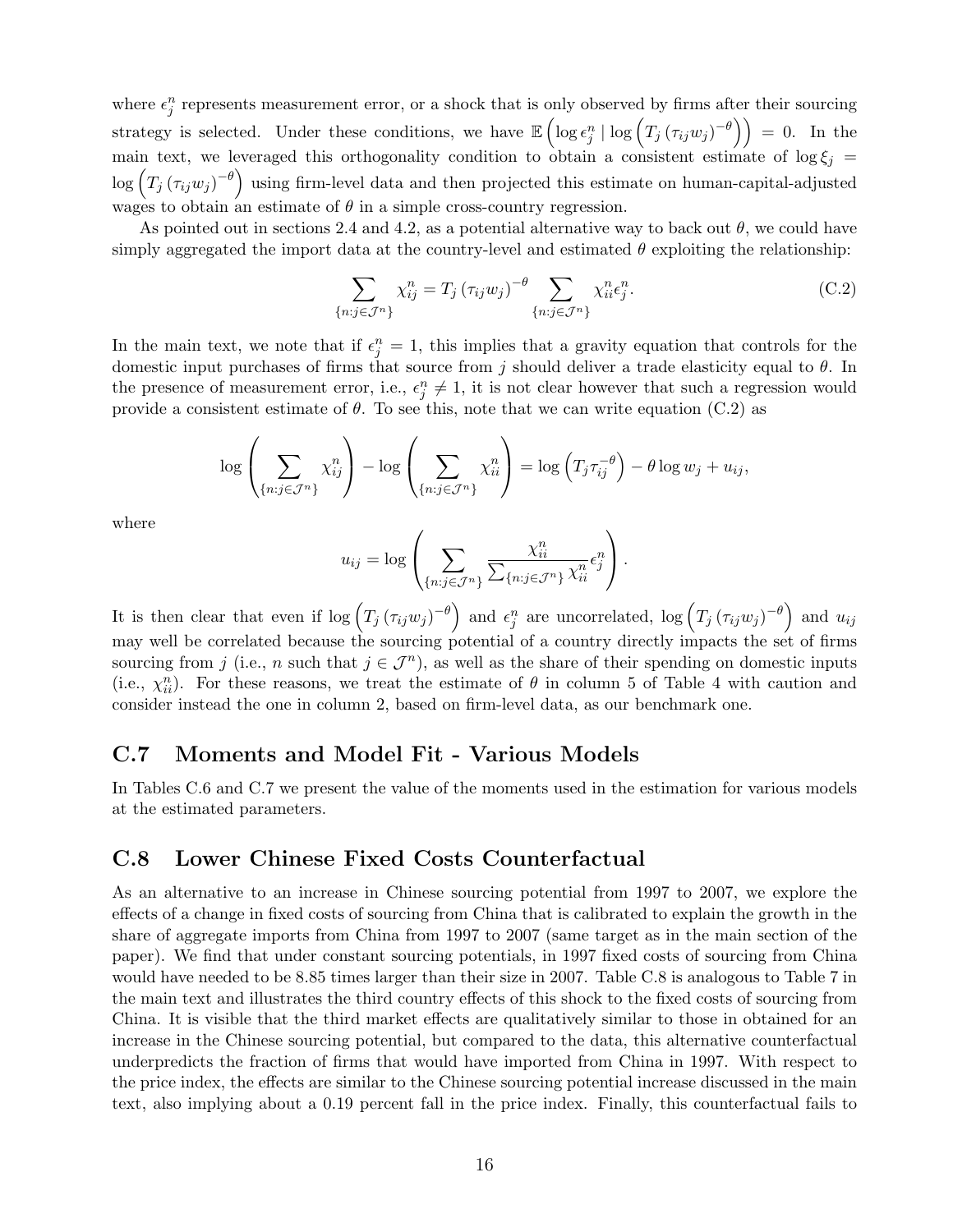|                                         | <b>Baseline</b> | Independent       | Universal | Common           | Data              |
|-----------------------------------------|-----------------|-------------------|-----------|------------------|-------------------|
|                                         | model           | entry decisions   | importing | fixed costs      |                   |
|                                         |                 | model             | model     | across countries |                   |
|                                         |                 | $(\theta = 2.85)$ |           | model            |                   |
| <i>Targeted moments:</i>                |                 |                   |           |                  |                   |
| $\hat{m}_1(\delta)$ (first element)     | 0.268           | 0.268             | 1.000     | 0.174            | 0.258             |
| $\hat{m}_1(\delta)$ (second element)    | 0.073           | 0.073             | 1.000     | 0.067            | 0.085             |
| $\hat{m}_2(\delta)$ : corr(model, data) | 0.984           | 0.984             | 0.000     | 0.681            | $\qquad \qquad -$ |
| $\hat{m}_3(\delta)$                     | 0.498           | 0.498             | 0.498     | 0.498            | 0.500             |
| Share of firms sourcing from China      | 0.080           | 0.080             | 1.000     | 0.174            | 0.086             |
| Untargeted moments:                     |                 |                   |           |                  |                   |
| Share of imports in total sourcing      | 0.037           | 0.035             | 0.162     | 0.040            | 0.186             |
| Imports by ctr: corr(model, data)       | 0.783           | 0.784             | 0.717     | 0.671            |                   |
| Share of China in aggregate imports     | 0.201           | 0.206             | 0.118     | 0.244            | 0.137             |
| Total following pecking order           | 0.338           | 0.340             | 1.000     | 0.091            | 0.360             |

Table C.6: Moments and other statistics at estimated parameters – Various Models

*Notes:* The moments are described in the text above equation (21). The detailed list of  $\hat{m}_2(\hat{\delta})$  for the various models is presented in Table C.7 below. One may be surprised to see that the Total following pecking order statistic is not equal to zero for the Common fixed costs across countries and Universal importing models. We note that for those models, the share of firms following the pecking order is equal to zero up to row 9 in Table 6.

generate an expansion in the U.S. and third-market sourcing of continuers.

### C.9 Reduced-Form Evidence on Interdependencies

#### Constructing China Shock Measures

We construct the China shocks using bilateral trade data from the UN Comtrade database, which we map from six-digit HS codes to six-digit NAICS industries using the concordance from Pierce and Schott (2012). This concordance does not always map to a six-digit NAICS. In those cases where the concordance maps to a five-digit NAICS, we aggregate the analysis accordingly. In addition, the concordance implies zero trade for a number of six-digit NAICS industries. We use the 2007 Census of Manufacturers data to assess the credibility of zero trade flows. Since plants classified in these industries often have significant exports, we conclude that the implied zero trade flows are a data measurement issue. We therefore aggregate the trade data as needed to ensure that every industry has positive imports, though we maintain the disaggregated information whenever it is available. For example, consider a four-digit NAICS that is an aggregation of four six-digit NAICS codes. If we have detailed import shares at the NAICS6 level for two of the detailed NAICS6 industries, we use the six-digit shares for those industries. For the remaining two NAICS6 codes with implied zero shares, we aggregate to the lowest level of aggregation necessary to ensure non-zero flows for all codes and assign the aggregate share to the remaining NAICS6 codes that would otherwise have had zero implied shares.

This firm-level shock is given by

$$
shock_n^{input} = \sum_{h \in n} s_{nh} China_{h2007}^{input} - \sum_{h \in n} s_{nh} China_{h1997}^{input},
$$
\n(C.3)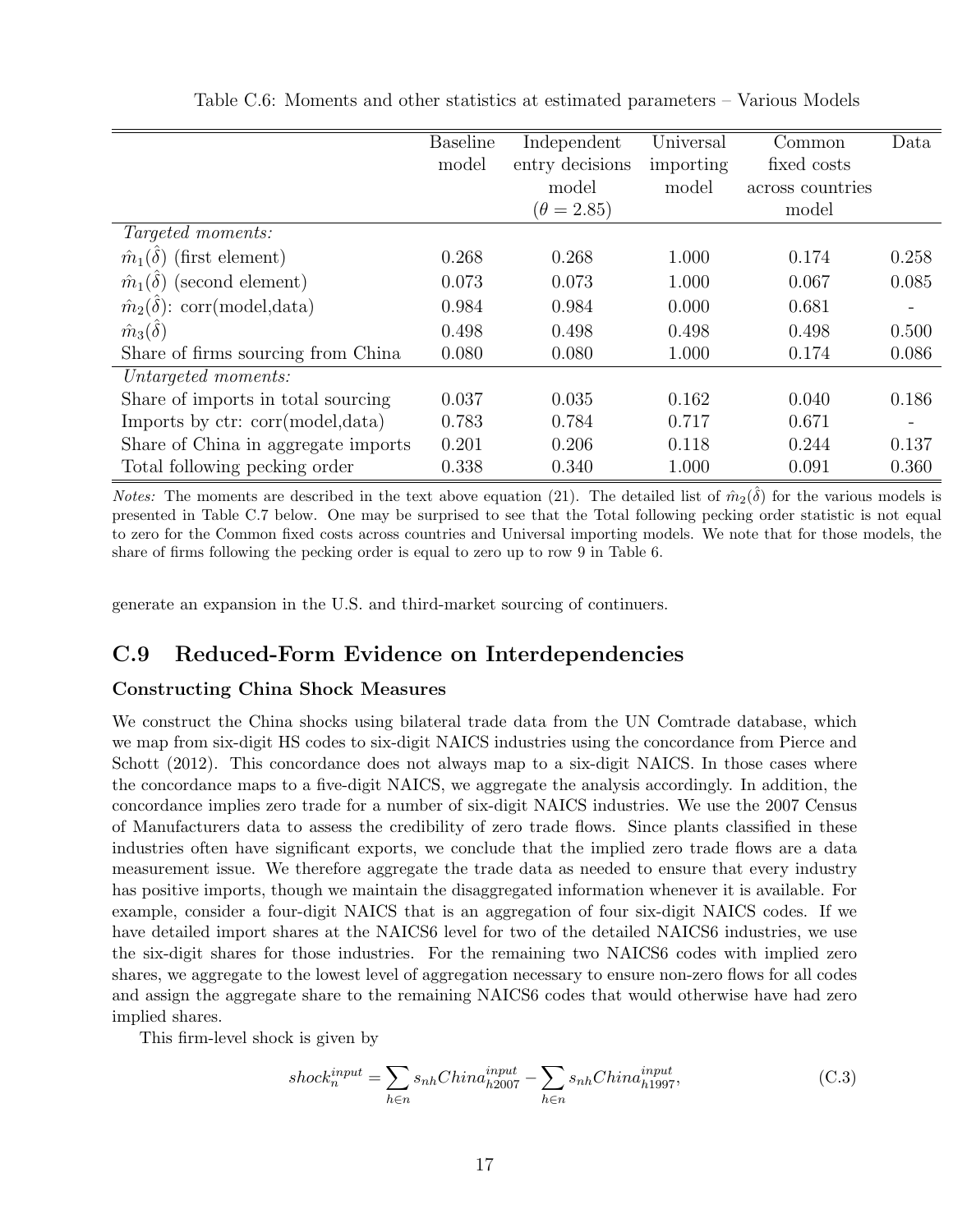where  $s_{nh}$  is industry h's share of firm n's manufacturing sales in 1997. The importance of Chinese imports as inputs in a particular industry is

$$
China_{ht}^{input} = \sum_{m \in h} s_{mh} \frac{EU15 import s_{mt}^{China}}{EU15 import s_{mt}^{World/US}},
$$

where  $s_{mh}$  is the expenditure share of inputs from industry m in industry h and  $\frac{EU15\text{}import s_{m}^{China}}{EU15\text{}import s_{m}^{World/US}}$ is China's share of EU15 country imports in industry  $m$  and year  $t$ , excluding imports from the US, as well as trade among the EU15 countries. We measure the expenditure shares of inputs using the 1997 BEA input-output tables. We measure Chinese market shares using UN Comtrade data. We follow the general approach in Autor et al. (2013) and use Chinese exports to the following original European Union countries: Austria, Belgium, Denmark, Finland, France, Germany, Greece, Ireland, Italy, Luxembourg, Netherlands, Portugal, Spain, Sweden, and the U.K.<sup>8</sup> The underlying shock measure is thus a weighted average of changes in Chinese market share in these countries for a firm's inputs, making it unlikely that demand or supply shocks for U.S. firms drive the variation.

#### Deflating Inputs and Imports

We deflate all nominal values to 1997 values using industry deflators from the NBER-CES productivity database for six-digit NAICS 1997 codes. We use the Fort-Klimek NAICS 2002 codes to classify establishments in both 1997 and 2007 on a consistent industry basis.<sup>9</sup> There is a one-to-one mapping from NAICS 1997 codes to NAICS 2002 codes for manufacturing industries. For plants outside of manufacturing, and for firm imports outside manufacturing, we deflate plant-level variables using the Bureau of Labor Statistics Consumer Price Index for urban consumers, all items, taken from FRED. This deflator value is 1.292 between 2007 and 1997.

We use the deflator series pimat to deflate plant-level non-imported input expenditures, by industry. Since the model implicitly treats production workers as substitutable with purchased material inputs, we deflate their wages using the pimat deflator for the plant's industry. Wholesale plant input purchases are deflated using the CPI. After deflating, we compute real total inputs as  $Inputs_n = MatPurch_n + Merch_n^{whole} + ProdWorkerWages_n^{manuf}.$ 

We use the deflator series piship to deflate plant sales. We also deflate firm imports by industry using the piship deflators. Firm imports are reported at the level of HS10, 2007 vintage. We first apply the Pierce-Schott HS10 to NAICS concordance to convert import values to NAICS 2007. We then concord the NAICS 2007 codes to NAICS 2002 codes using sales shares we construct from the 2007 CM data.<sup>10</sup> We then deflate firm imports by the industry of the imports themselves, using the piship industry deflators.

Finally, we compute real domestic inputs as deflated total inputs - deflated total imports. We drop a very small number of firms for which implied deflated domestic input purchases are zero or negative.

<sup>8</sup>We use EU15 countries since we do not face the same data constraints as ADH who need trade data back to 1990. All our results are robust to using the ADH countries, but our first stage statistics are somewhat weaker, especially for the results in Online Appendix Table C.11, where we instrument for both firm-level Chinese imports and Chinese import penetration in a firm's industry.

<sup>&</sup>lt;sup>9</sup>See Fort and Klimek (2016) for details on these industry codes.

 $10$ The 2007 CM collects establishment-level data on a NAICS 2002 and NAICS 2007 basis, which allows us to construct an aggregate sales-weighted concordance.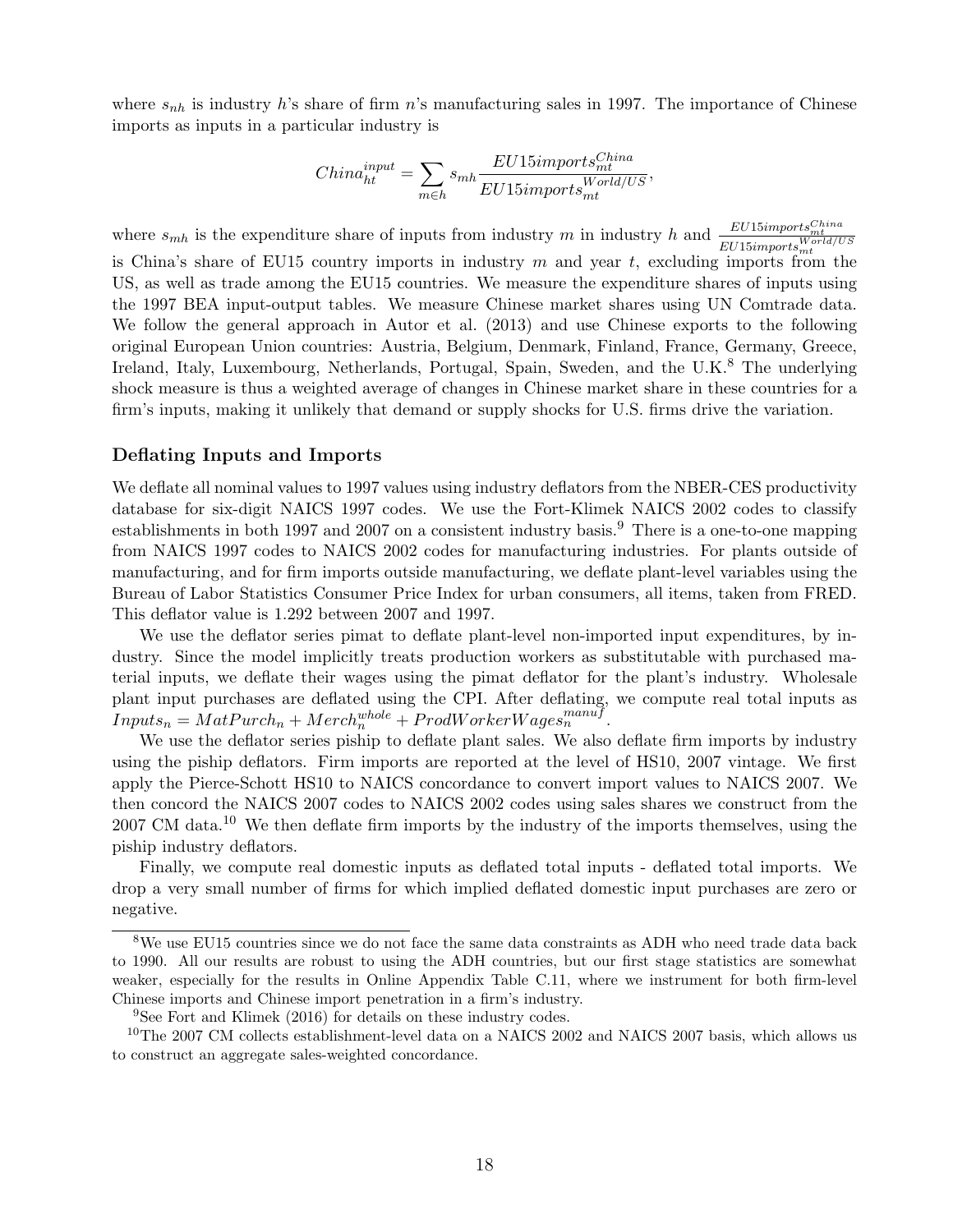#### Robustness Tests for the Evidence on Interdependencies

Here we present summary statistics for manufacturing firms' in 1997 by their China import status (see table C.9). We also show that the evidence presented in section 5.4 is robust to controlling for import penetration in a firm's industry and to instrumenting for import penetration in a firm's industry (see Tables C.10 and C.11, respectively). We measure Chinese import penetration as total Chinese imports in an industry divided by total US absorption in the industry. We measure absorption using shipments and exports from the CM, and imports from Comtrade data. We aggregate industries as necessary to ensure a positive measure of imports for all industries. In undisclosed results (available internally to researchers with access to the data) we also ensure that the results are robust to excluding Canada and to limiting the treatment group to new China importers. The former is important since the match rates from the EC data to the import data are significantly lower for Canada prior to 2007.

#### First Stage Statistics

Table C.12 presents first-stage estimates for all the specifications.

### C.10 Countries per Product Counts

In section 3.2, we show that most firms source most products from a single location. Table C.14 reproduces these results (right panel), and also shows that in contrast, firms tend to import multiple products from a particular country. Table C.15 shows that the pattern of sourcing most inputs from one location persists for firms that source from at least three foreign countries. We also compare these firm-level statistics to the same numbers for exporting. To make a valid comparison, we must first aggregate to the HS6 level. This ensures the same number of product categories for imports and exports. Table C.16 shows that, even at the HS6 level, most firms source most products from one location. This is in contrast to firms' exporting decisions, where we see that the median firm sells at least one product to three destinations and the 95th percentile sells to 21 countries.

We conclude by reporting some figures that illustrate the superior performance of importers in our sample. Even though U.S. importers constitute only 25.8 % of U.S. firms that perform some manufacturing, the sales of these importers constitute 95.6% of the sales of all firms performing some manufacturing, and their manufacturing sales account for 92.1% of U.S. manufacturing sales. More broadly, when looking at firms in all sectors of the U.S. economy, the sales of importers are 70.2% of the total sales of all U.S. firms. These figures are comparable on the exporting side. The sales of manufacturing exporters constitute 93.7% of the sales of all manufacturing firms, with their manufacturing sales accounting for 90.1% of U.S. manufacturing sales. Furthermore, the sales of exporters in all sectors account for 61.8% of the total sales of U.S. firms.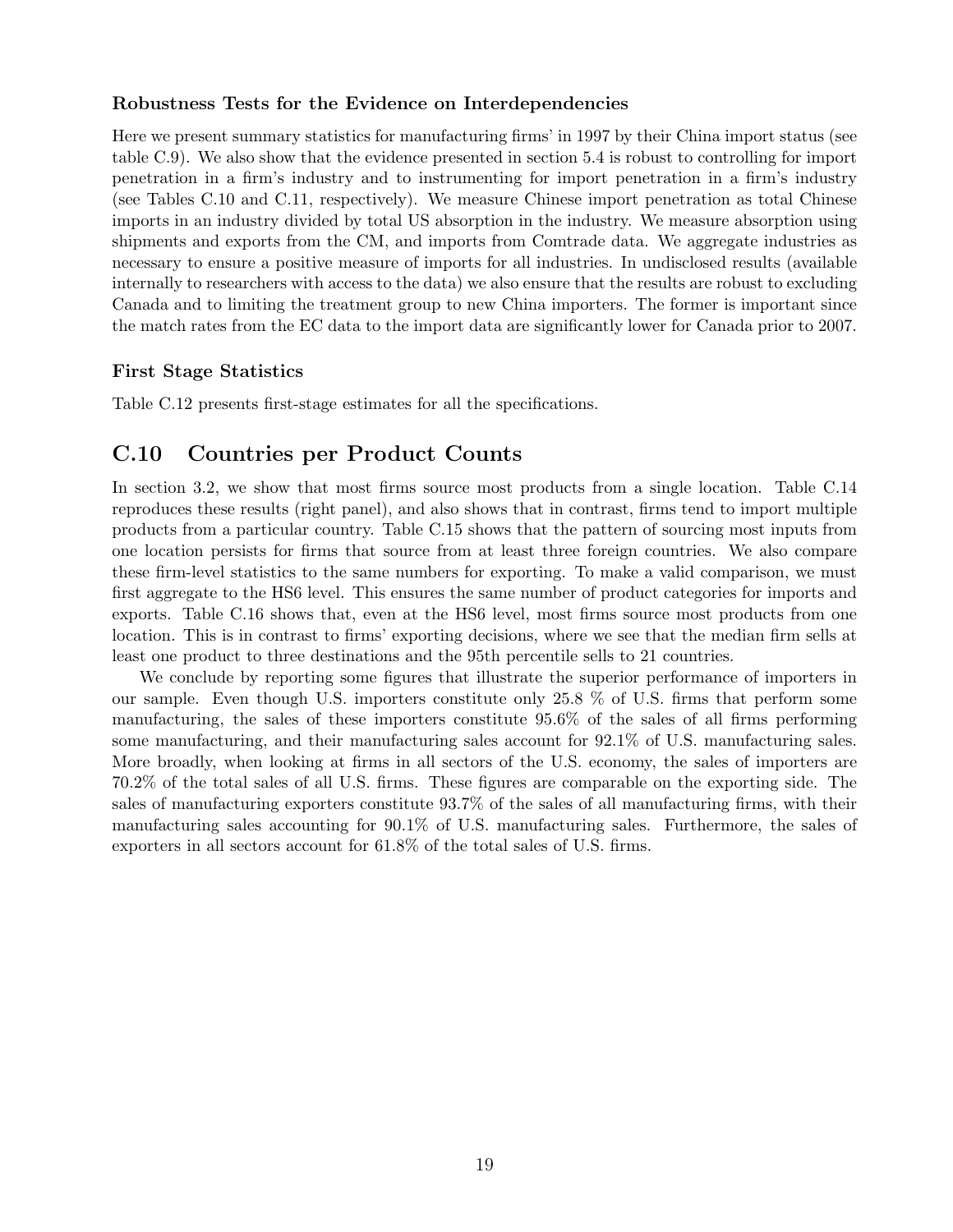|                   | <b>Baseline</b> | Independent       | Universal   | Common           | Data  |
|-------------------|-----------------|-------------------|-------------|------------------|-------|
|                   | model           | entry decisions   | importing   | fixed costs      |       |
|                   |                 | model             | model       | across countries |       |
|                   |                 | $(\theta = 2.85)$ |             | model            |       |
| $\overline{CAN'}$ | 0.149           | 0.149             | 1.000       | 0.053            | 0.151 |
| 'MEX'             | 0.037           | 0.036             | 1.000       | 0.055            | 0.031 |
| 'GTM'             | 0.007           | 0.007             | 1.000       | 0.017            | 0.001 |
| 'SLV'             | 0.004           | 0.003             | 1.000       | 0.007            | 0.001 |
| 'HND'             | 0.003           | 0.003             | 1.000       | 0.007            | 0.002 |
| 'CRI'             | 0.003           | 0.003             | 1.000       | 0.005            | 0.002 |
| 'PAN'             | 0.000           | 0.000             | 1.000       | 0.000            | 0.001 |
| 'DOM'             | 0.002           | 0.002             | 1.000       | 0.005            | 0.003 |
| 'TTO'             | 0.000           | 0.000             | 1.000       | 0.000            | 0.001 |
| 'COL'             | 0.002           | 0.002             | 1.000       | 0.003            | 0.003 |
| 'VEN'             | 0.001           | 0.001             | 1.000       | 0.002            | 0.001 |
| 'ECU'             | 0.000           | 0.000             | 1.000       | 0.001            | 0.001 |
| 'PER'             | 0.006           | 0.006             | 1.000       | 0.013            | 0.002 |
| 'CHL'             | 0.005           | 0.005             | 1.000       | 0.005            | 0.003 |
| 'BRA'             | 0.008           | 0.008             | 1.000       | 0.017            | 0.011 |
| 'ARG'             | 0.002           | 0.002             | 1.000       | 0.005            | 0.004 |
| 'SWE'             | 0.010           | 0.010             | 1.000       | 0.005            | 0.012 |
| 'NOR'             | 0.006           | 0.005             | 1.000       | 0.004            | 0.004 |
| 'FIN'             | 0.007           | 0.007             | 1.000       | 0.004            | 0.005 |
| 'DNK'             | 0.007           | 0.007             | 1.000       | 0.003            | 0.008 |
| 'GBR'             | 0.036           | 0.036             | 1.000       | 0.020            | 0.046 |
| 'IRL'             | 0.007           | 0.007             | 1.000       | 0.004            | 0.006 |
| 'NLD'             | 0.015           | 0.014             | 1.000       | 0.008            | 0.016 |
| 'BEL'             | 0.006           | 0.006             | 1.000       | 0.006            | 0.011 |
| 'LUX'             | 0.001           | 0.001             | 1.000       | 0.000            | 0.001 |
| 'FRA'             | 0.018           | 0.018             | 1.000       | 0.016            | 0.024 |
| 'DEU'             | 0.051           | 0.051             | 1.000       | 0.036            | 0.052 |
| 'AUT'             | 0.008           | 0.008             | 1.000       | 0.005            | 0.009 |
| 'CZE'             | 0.002           | 0.002             | 1.000       | 0.004            | 0.006 |
| 'SVK'             | 0.001           | 0.001             | 1.000       | 0.001            | 0.002 |
| 'HUN'             | 0.002           | 0.002             | 1.000       | 0.003            | 0.004 |
| 'CHE'             | 0.016           | 0.016             | 1.000       | 0.009            | 0.017 |
| 'POL'             | 0.002           | 0.002             | 1.000       | 0.004            | 0.005 |
| 'RUS'             | 0.003           | 0.003             | 1.000       | 0.012            | 0.002 |
| 'UKR'             | 0.001           | 0.001             | 1.000       | 0.003            | 0.001 |
| 'ESP'             | 0.006           | 0.006             | 1.000       | 0.007            | 0.013 |
| 'PRT'             | 0.004           | 0.004             | 1.000       | 0.005            | 0.003 |
| 'ITA'             | 0.016           | 0.016             | 1.000       | 0.028            | 0.034 |
| 'SVN'             | 0.003           | 0.003             | 1.000       | 0.003            | 0.002 |
| 'GRC'             | 0.001           | 0.001             | 1.000       | 0.002            | 0.002 |
| 'ROM'             | 0.002           | 0.002             | 1.000       | 0.004            | 0.002 |
| 'BGR'             | 0.001           | 0.001             | 1.000       | 0.002            | 0.001 |
| 'TUR'             | 0.004           | 0.004             | 1.000       | 0.009            | 0.005 |
| 'ISR'             | 0.011           | 0.011             | 1.000       | 0.012            | 0.009 |
| 'SAU'             | 0.000           | 0.000             | 1.000       | 0.000            | 0.001 |
| 'ARE'             | 0.001           | 0.001             | 1.000       | 0.002            | 0.002 |
| 'IND'             | 0.014           | 0.014             | 1.000       | 0.032            | 0.020 |
| 'PAK'             | 0.013           | 0.013             | 1.000       | 0.036            | 0.003 |
| 'BGD'             | 0.002           | 0.002             | 1.000       | 0.010            | 0.001 |
| 'LKA'             | 0.004           | 0.004             | 1.000       | 0.011            | 0.001 |
| 'THA'             | 0.008           | 0.008             | 1.000       | 0.024            | 0.011 |
| 'VNM'             | 0.012           | 0.012             | 1.000       | 0.038            | 0.004 |
| 'MYS'             | 0.006           | 0.006             | 1.000       | 0.014            | 0.010 |
| 'SGP'             | 0.014           | 0.014             | 1.000       | 0.008            | 0.010 |
| 'IDN'             | 0.006           | 0.006             | 1.000       | 0.020            | 0.006 |
| 'PHL'             | 0.005           | 0.005             | 1.000       | 0.016            | 0.006 |
| 'MAC'             | 0.003           | 0.003             | 1.000       | 0.006            | 0.001 |
| 'CHN'             | 0.080           | 0.080             | 1.000       | 0.174            | 0.086 |
| 'KOR'             | 0.022           | 0.022             | 1.000       | 0.033            | 0.022 |
| 'HKG'             | 0.026           | 0.026             | 1.000       | 0.016            | 0.019 |
| 'TWN'             | 0.042           | 0.042             | 1.000       | 0.062            | 0.042 |
| 'JPN'             | 0.036           | 0.036             | 1.000       | 0.036            | 0.032 |
| 'AUS'             | 0.009           | 0.008             | 1.000       | 0.005            | 0.012 |
| 'NZL'             | 0.006           | 0.005             | 1.000       | 0.003            | 0.005 |
| 'EGY'             | 0.001           | 0.001             | 20<br>1.000 | 0.003            | 0.001 |
| 'ZAF'             | 0.002           | 0.002             | 1.000       | 0.004            | 0.004 |

Table C.7: Moment $\hat{m}_2(\hat{\delta})$  at estimated parameters – Various Models

 $\overline{\textit{Notes}}{}:$  Moment  $\hat{m}_2(\hat{\delta})$  is equal to the share of firms that imports from each country.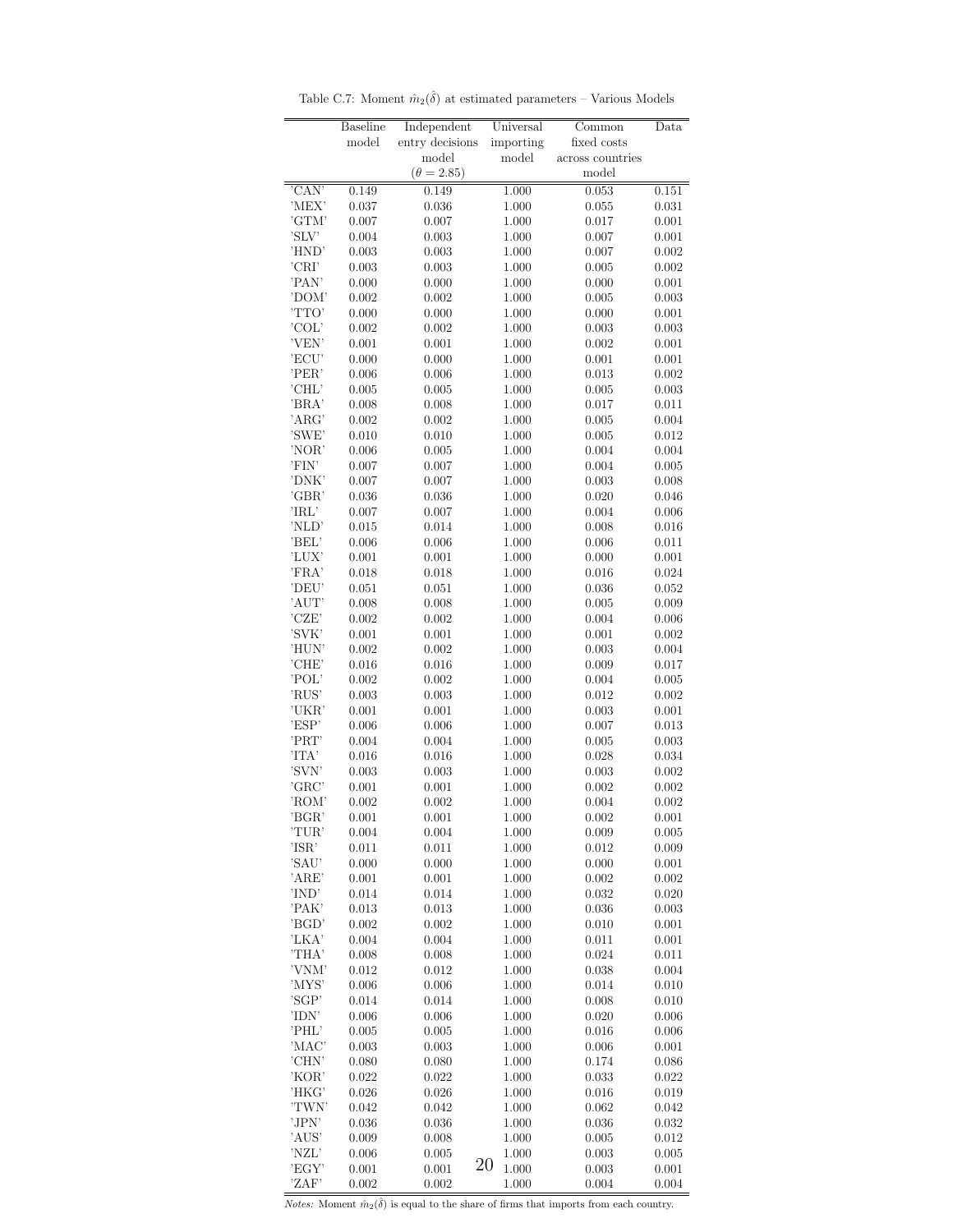| Chinese<br>import status | Change in<br>sourcing from | Change in<br>sourcing from | Change in<br>sourcing from | Share<br>of firms | Share of<br>imports from |
|--------------------------|----------------------------|----------------------------|----------------------------|-------------------|--------------------------|
|                          | U.S                        | other countries            | China                      |                   | China                    |
| Entrants                 | 1.007                      | 1.012                      | $\infty$                   | 0.077             | 0.691                    |
| Continuers               | 0.994                      | 0.994                      | 0.994                      | 0.003             | 0.309                    |
| Others                   | 0.994                      | 0.987                      |                            | 0.920             | 0.000                    |

Table C.8: Third country sourcing effects of Chinese fixed costs shock

Notes: The table groups firms by Chinese import status. Entrants are those firms (i.e. bundles of productivity levels and fixed cost draws) that begin sourcing from China. Continuers are firms that source from China before and after the shock. Others are firms that do not source from China before or after the shock. The shock to the fixed costs of sourcing from China is calibrated to match the observed 178 percent increase in the Chinese import share from 1997 to 2007.

Table C.9: Firm-level means for firm characteristics in 1997, by firms' Chinese import status in 1997

|                            |      | Sales Employment | Domestic<br>inputs | China<br>imports | Other country<br>imports | No. source<br>countries |
|----------------------------|------|------------------|--------------------|------------------|--------------------------|-------------------------|
| a) Non-importers           |      |                  |                    |                  |                          |                         |
| b) China importers         | 1071 | 307              | 398                |                  |                          | 7.9                     |
| c) Other country importers | 110  | 44               | 50                 |                  |                          | 3.4                     |

Notes: This table reports firm-level means by firms' 1997 China import status, for the 127,400 firms in the balanced panel used in the regression analyses table 10. No. of source countries includes the US, but excludes China. Inputs and import inflated to 2007 \$ values. Employment rounded to nearest 10 and sales, inputs, and imports rounded to nearest \$million for disclosure avoidance.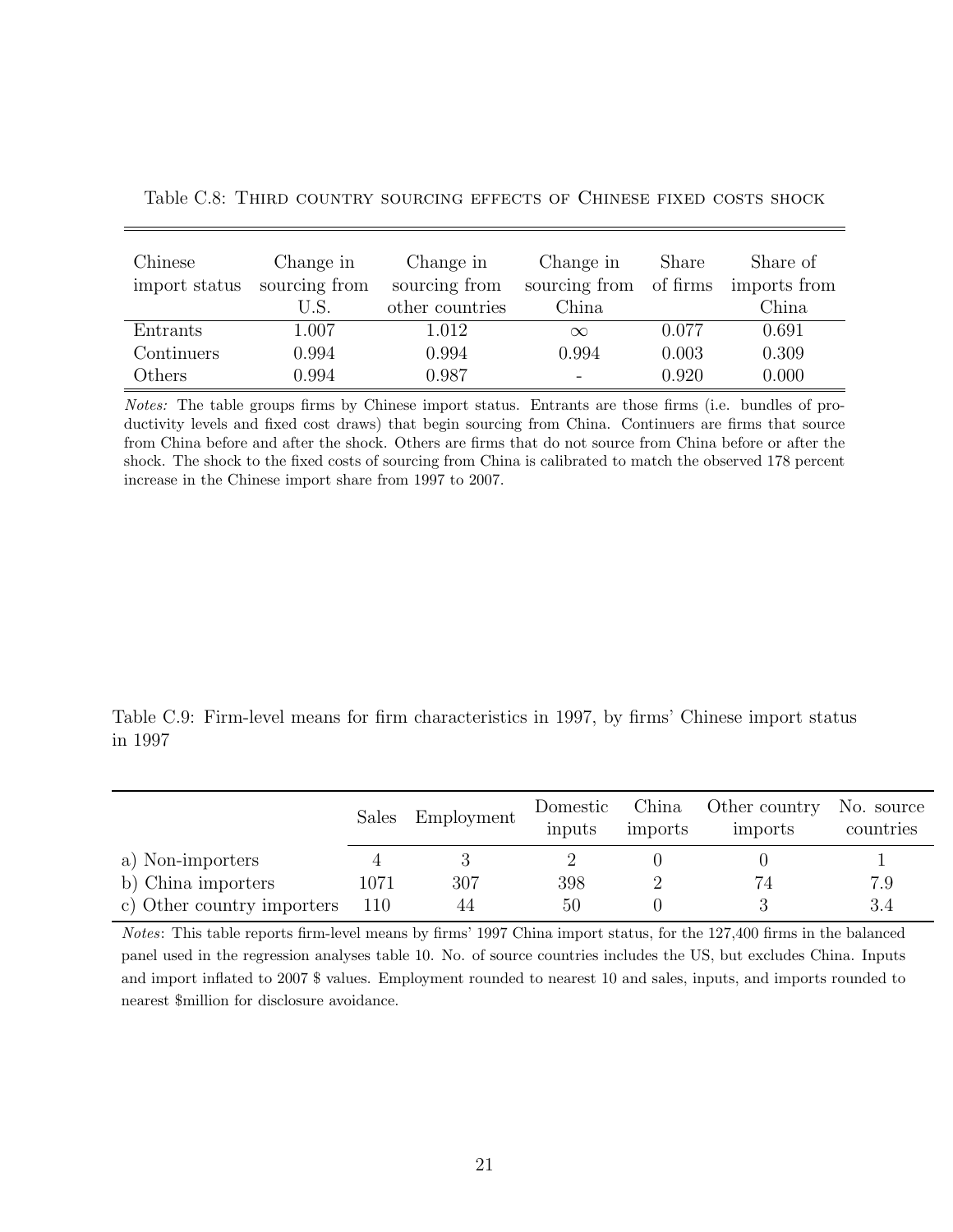Table C.10: Estimates of the impact of the China shock on firm-level sourcing, controlling for import penetration

|                        | Domestic<br>inputs           | No. of<br>countries | Foreign<br>inputs | Firm<br>empl.     | Domestic<br>inputs | No. of<br>countries | Foreign<br>inputs | Firm<br>empl. |  |
|------------------------|------------------------------|---------------------|-------------------|-------------------|--------------------|---------------------|-------------------|---------------|--|
|                        |                              | <b>OLS</b>          |                   |                   | IV                 |                     |                   |               |  |
| China, DHS             | 0.065                        | 0.254               | 0.362             | 0.104             | 1.271              | 0.707               | 0.872             | 0.184         |  |
|                        | (0.009)                      | (0.007)             | (0.012)           | (0.007)           | (0.428)            | (0.106)             | (0.271)           | (0.258)       |  |
| Import Penetration     | $-0.024$                     | 0.07                | 0.022             | $-0.536$          | $-1.132$           | $-0.346$            | $-0.445$          | $-0.610$      |  |
|                        | (0.150)                      | (0.080)             | (0.151)           | (0.115)           | (0.517)            | (0.109)             | (0.247)           | (0.269)       |  |
| Constant               | 0.055                        | 0.141               | 0.314             | $-0.055$          | $-0.088$           | 0.087               | 0.254             | $-0.064$      |  |
|                        | (0.022)                      | (0.014)             | (0.030)           | (0.016)           | (0.053)            | (0.017)             | (0.045)           | (0.035)       |  |
| N                      | 127,400                      | 127,400             | 127,400           | 127,400           | 127,400            | 127,400             | 127,400           | 127,400       |  |
| First Stage Statistics | 1.809(0.498)<br>$Coeff$ (se) |                     |                   | $KP$ F stat 13.20 |                    |                     |                   |               |  |

Dependent variable is firm-level change from 1997 to 2007 in:

Notes: All variables are changes or growth rates from 1997 to 2007. China, DHS is a Davis-Haltiwanger-Schuh growth rate in firm imports from China. Domestic inputs, foreign inputs, and firm employment are a DHS growth rate. No. of countries is the log difference in the number of countries (excluding China) from which the firm imports. Import penetration is the change in industry-level import penetration from China for the sales-weighted average of a firm's 1997 industries. Standard errors are in parentheses and clustered by 439 NAICS industries. In the IV specifications, firm-level sourcing from China is instrumented by the change in Chinese market share in EU15 countries of a weighted average of the firm's inputs. KP F stat is the Kleibergen Paap F-statistic. N rounded for disclosure avoidance.

#### Table C.11: Estimates of the impact of the China shock on firm-level sourcing instrumenting for import penetration

|                        | Domestic<br>inputs | No. of<br>countries | Foreign<br>inputs | Firm<br>empl. | Domestic<br>inputs                        | No. of<br>countries | Foreign<br>inputs | Firm<br>empl. |
|------------------------|--------------------|---------------------|-------------------|---------------|-------------------------------------------|---------------------|-------------------|---------------|
|                        |                    | <b>OLS</b>          |                   |               |                                           | IV                  |                   |               |
| China, DHS             | 0.065              | 0.254               | 0.362             | 0.104         | 0.859                                     | 0.931               | 1.381             | 0.067         |
|                        | (0.009)            | (0.007)             | (0.012)           | (0.007)       | (0.301)                                   | (0.102)             | (0.244)           | (0.249)       |
| Import Penetration     | $-0.024$           | 0.07                | 0.022             | $-0.536$      | $-0.221$                                  | $-0.838$            | $-1.568$          | $-0.352$      |
|                        | (0.150)            | (0.080)             | (0.151)           | (0.115)       | (0.541)                                   | (0.182)             | (0.391)           | (0.366)       |
| Constant               | 0.055              | 0.141               | 0.314             | $-0.055$      | $-0.061$                                  | 0.073               | 0.220             | $-0.057$      |
|                        | (0.022)            | (0.014)             | (0.030)           | (0.016)       | (0.045)                                   | (0.015)             | (0.040)           | (0.036)       |
| N                      | 127,400            | 127,400             | 127,400           | 127,400       | 127,400                                   | 127,400             | 127,400           | 127,400       |
| First Stage Statistics |                    |                     |                   |               | Coeff (se) for China, DHS $2.798$ (0.670) |                     | $KP$ F stat 7.12  |               |

Dependent variable is firm-level change from 1997 to 2007 in:

Notes: All variables are changes or growth rates from 1997 to 2007. China, DHS is a Davis-Haltiwanger-Schuh growth rate in firm imports from China. Domestic inputs, foreign inputs, and firm employment are a DHS growth rate. No. of countries is the log difference in the number of countries (excluding China) from which the firm imports. Import penetration is the change in industrylevel import penetration from China for the sales-weighted average of a firm's 1997 industries. Standard errors are in parentheses and clustered by 439 NAICS industries. In the IV specifications, firm-level sourcing from China is instrumented by the change in Chinese market share in EU15 countries of a weighted average of the firm's inputs and import penetration is instrumented by the same shock in a firm's output industries. KP F stat is the Kleibergen Paap F-statistic. N rounded for disclosure avoidance.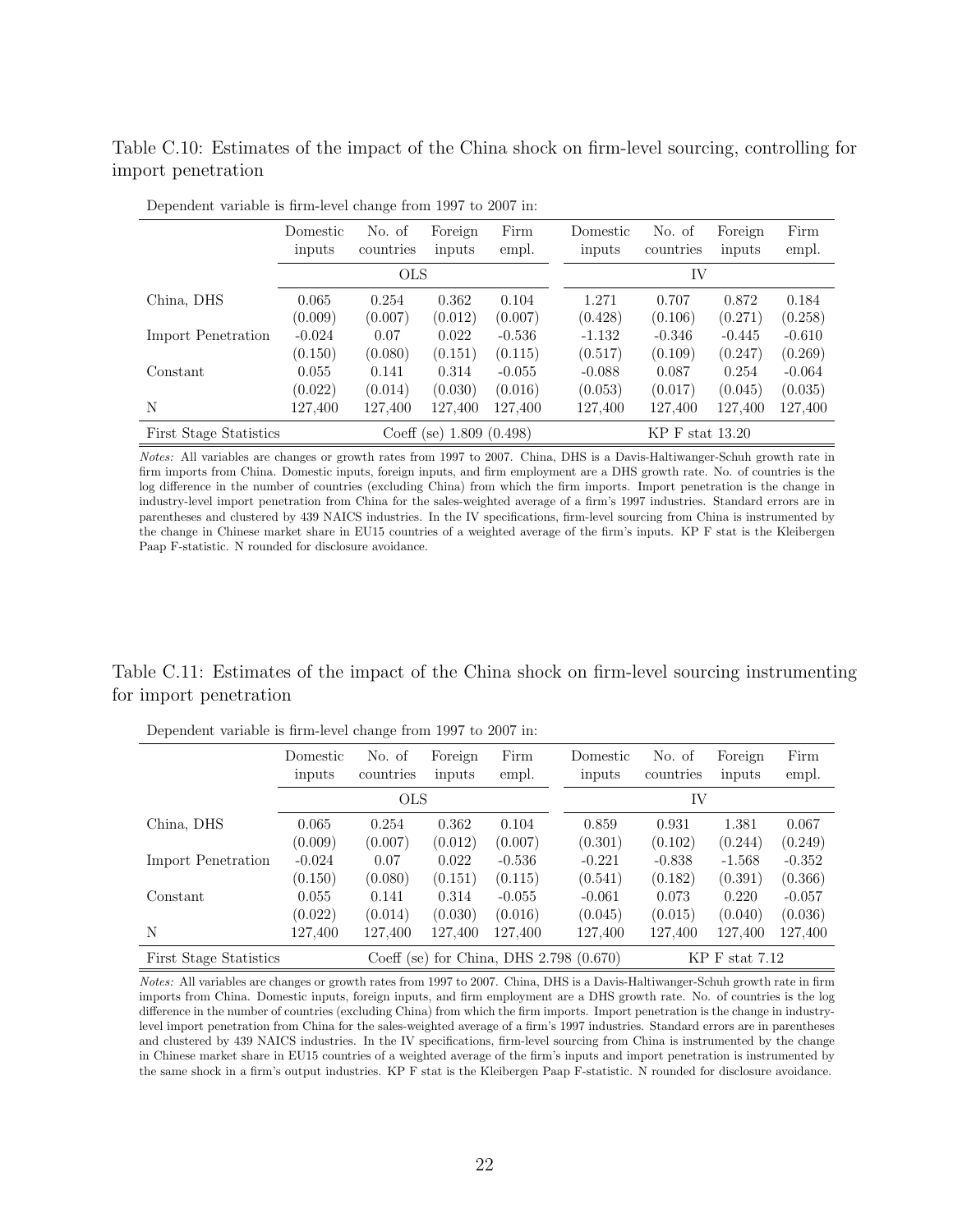| Dependent variable is change from 1997 to 2007 in firm |              |                     |                     |                  |  |  |
|--------------------------------------------------------|--------------|---------------------|---------------------|------------------|--|--|
|                                                        | China<br>DHS | China<br><b>DHS</b> | China<br><b>DHS</b> | China<br>Imp Pen |  |  |
| Input shock                                            | 2.685        | 1.809               | 2.798               | 0.626            |  |  |
|                                                        | (0.505)      | (0.498)             | (0.670)             | (0.207)          |  |  |
| <b>Import Penetration</b>                              |              | 0.720               |                     |                  |  |  |
|                                                        |              | (0.171)             |                     |                  |  |  |
| Output shock                                           |              |                     | $-0.059$            | 0.311            |  |  |
|                                                        |              |                     | (0.145)             | (0.064)          |  |  |
| Constant                                               | 0.033        | 0.044               | 0.037               | $-0.034$         |  |  |
|                                                        | (0.029)      | (0.026)             | (0.025)             | (0.009)          |  |  |
| Adj. R2                                                | 0.01         | 0.02                | 0.01                | 0.29             |  |  |

Table C.12: First-stage regressions for the DHS China growth rate specifications

Notes: All variables are changes or growth rates from 1997 to 2007. China, DHS is a Davis-Haltiwanger-Schuh growth rate in firm imports from China. Import Penetration is the change in import penetration for the sales-weighted average of a firm's 1997 industries. Input shock is the change in Chinese market share in EU15 countries of a weighted average of the firm's inputs. Output shock is the change in Chinese market share in EU15 countries of a weighted average of the firm's inputs. Shocks are assigned based on the firm's 1997 industry. Standard errors are in parentheses and clustered by 439 NAICS industries. N rounded for disclosure avoidance.

Table C.13: Firm-level statistics on the number of source countries and imported inputs

|                     |       | Mean Std. Dev. 25th Ptile Median 95th Ptile |     |
|---------------------|-------|---------------------------------------------|-----|
| Country Count 3.26  | 5.09  |                                             |     |
| Product Count 11.91 | 48.88 |                                             | 4 L |

Notes: The first row reports on the number of countries from which a firm imports. The second row reports on the number of unique HS10 products a firm imports. Note that data confidentiality protection rules preclude us from disclosing exact percentiles. Statistics for all percentiles in the paper are therefore the average for all firms that are within  $+/-$  one percent of the reported percentile.